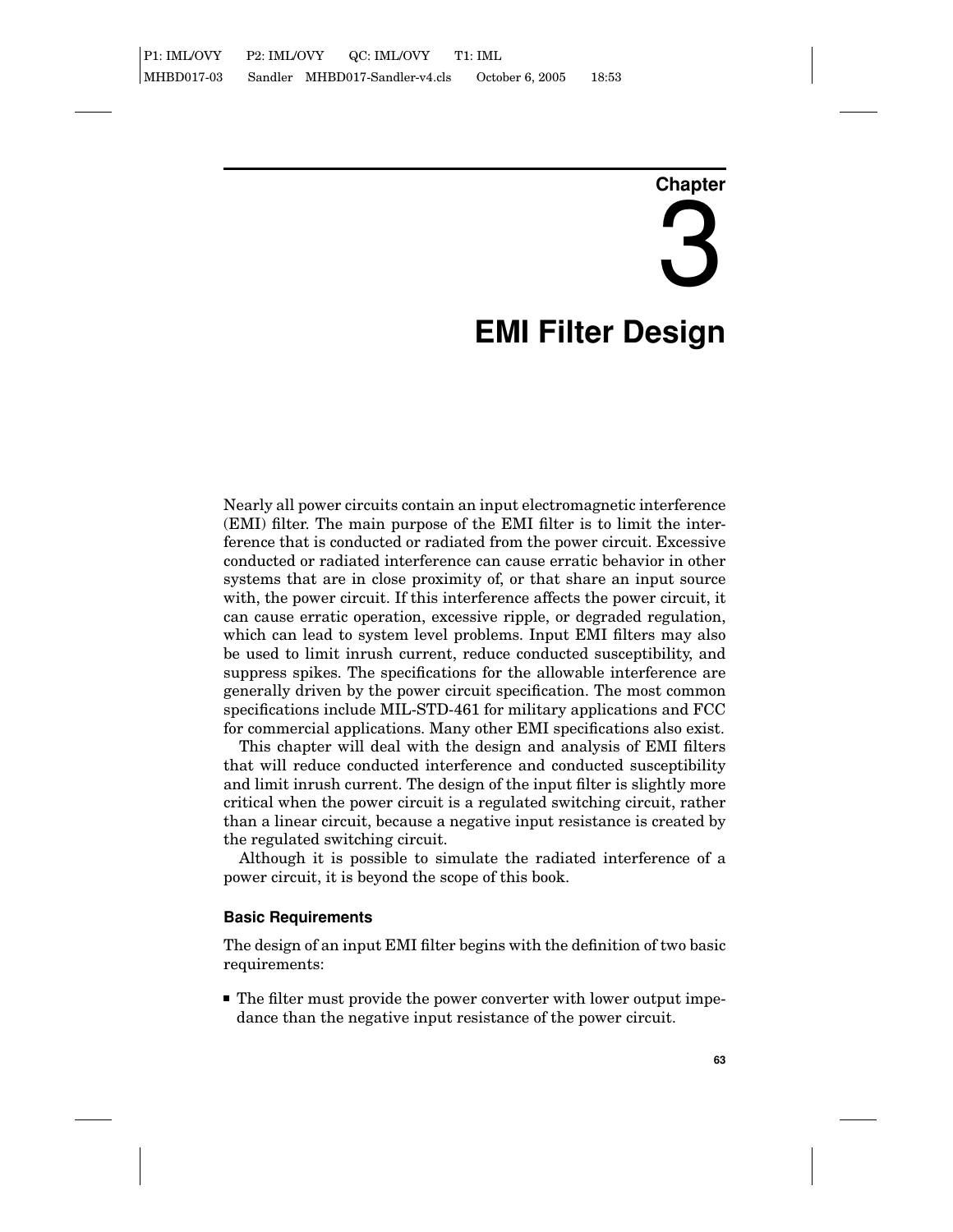The input filter attenuation must be sufficient to limit the resulting interference to a level that is below the imposed specification.

The following flowchart provides a step-by-step approach that may be used to design an input filter.

# **EMI filter design flowchart**



# **Defining the Negative Resistance**

The negative resistance of the power circuit can be defined by looking at the following conditions

$$
P_{\text{in}} = \frac{P_{\text{out}}}{\text{efficiency}}
$$
  
\n
$$
I_{\text{in}} = \frac{P_{\text{in}}}{V_{\text{in}}}
$$
  
\n
$$
R_{\text{in}} = \frac{V_{\text{in}}}{I_{\text{in}}} = \frac{V_{\text{in}}^2}{P_{\text{in}}} = \frac{V_{\text{in}}^2 \text{sefficiency}}{P_{\text{out}}}
$$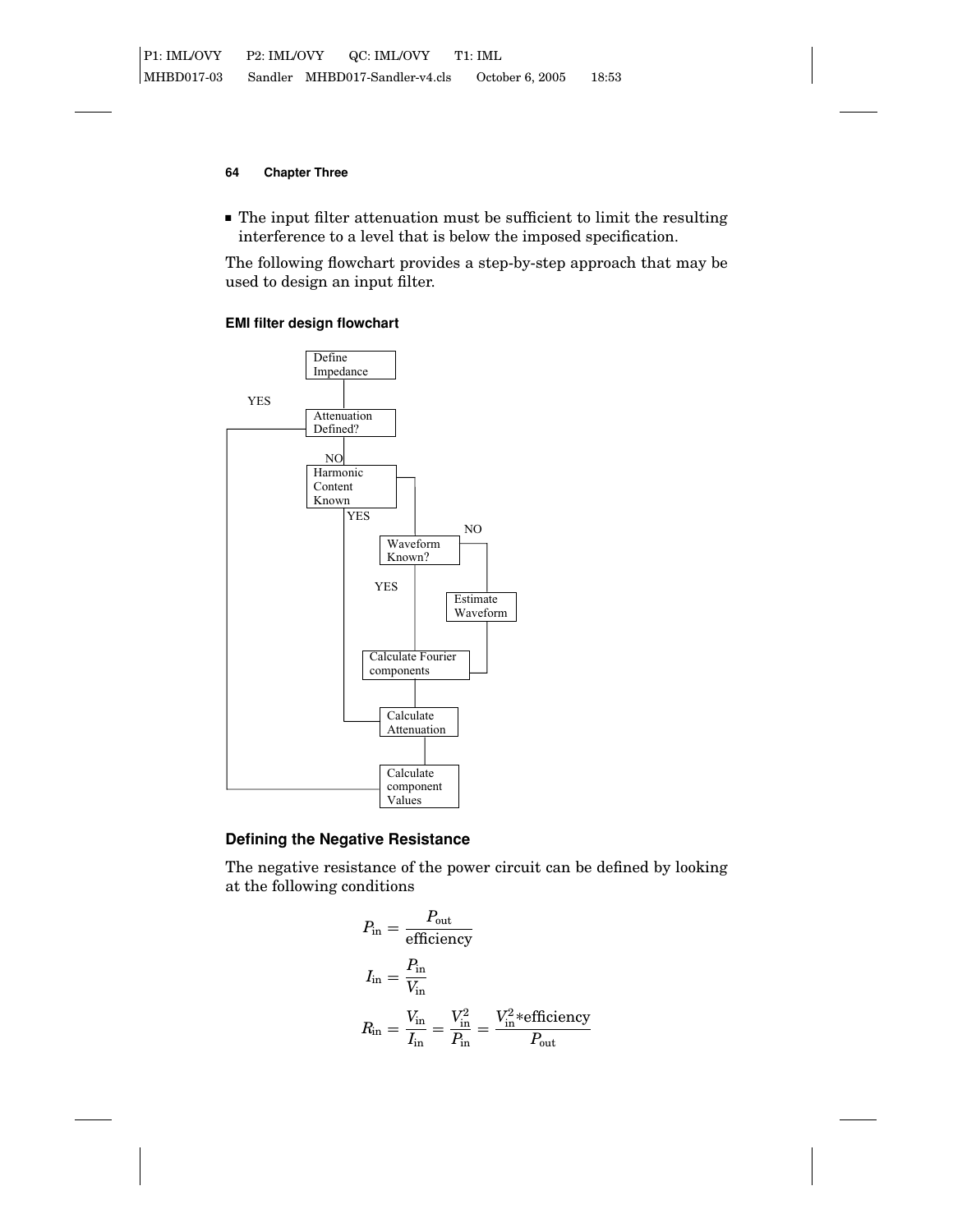The input resistance is negative because as the input voltage increases, the input current decreases. As a simple example, we can use PSpice to analyze the input resistance of the power circuit. PSpice can analyze the input resistance in a number of ways. The simplest method is the transfer function (.TF) analysis, which calculates the DC gain and the small signal input and output impedance. The following example uses the PSpice.TF analysis to measure the input resistance of a switching power circuit.

## **Example 1—Input resistance analysis**

**Input File** RIN: INPUT RESISTANCE .TF V(5) V1 V1 5 0 20 G1 5 0 Value =  $\{ 100/V(5) \}$ .END **Output File** RIN: INPUT RESISTANCE .TF V(5) V1 V1 5 0 20 G1 5 0 Value =  $\{ 100/V(5) \}$ .END .END ∗∗∗SMALL-SIGNAL CHARACTERISTICS  $V(5)/V1 = 1.000E+00$ INPUT RESISTANCE AT V1 = −4.004E+00 OUTPUT RESISTANCE AT V(5) = 0.000E+00

The G1 source simulates a power circuit, which has an input power of 100 W. V1 applies 20 VDC to the power circuit, and the .TF measures the input impedance at node 5 and the output impedance at V1. The results are placed in the output file. Note that PSpice calculated the input impedance as a negative resistance of  $4 \Omega$ , which is in agreement with the above derivation.

## **Defining the Harmonic Content**

The next step in designing an input EMI filter is to determine the harmonic content of the power circuit input current. If the input current waveform is known, a Fourier analysis can be performed in order to establish the harmonic content of the waveform; however, even if the exact waveform is not known, we can estimate the waveform with reasonable accuracy. The design can be optimized later, if necessary.

Consider the pulsating waveform in Fig. 3.1. With a peak amplitude of 1 and a base amplitude of 0, we can compute the Fourier series of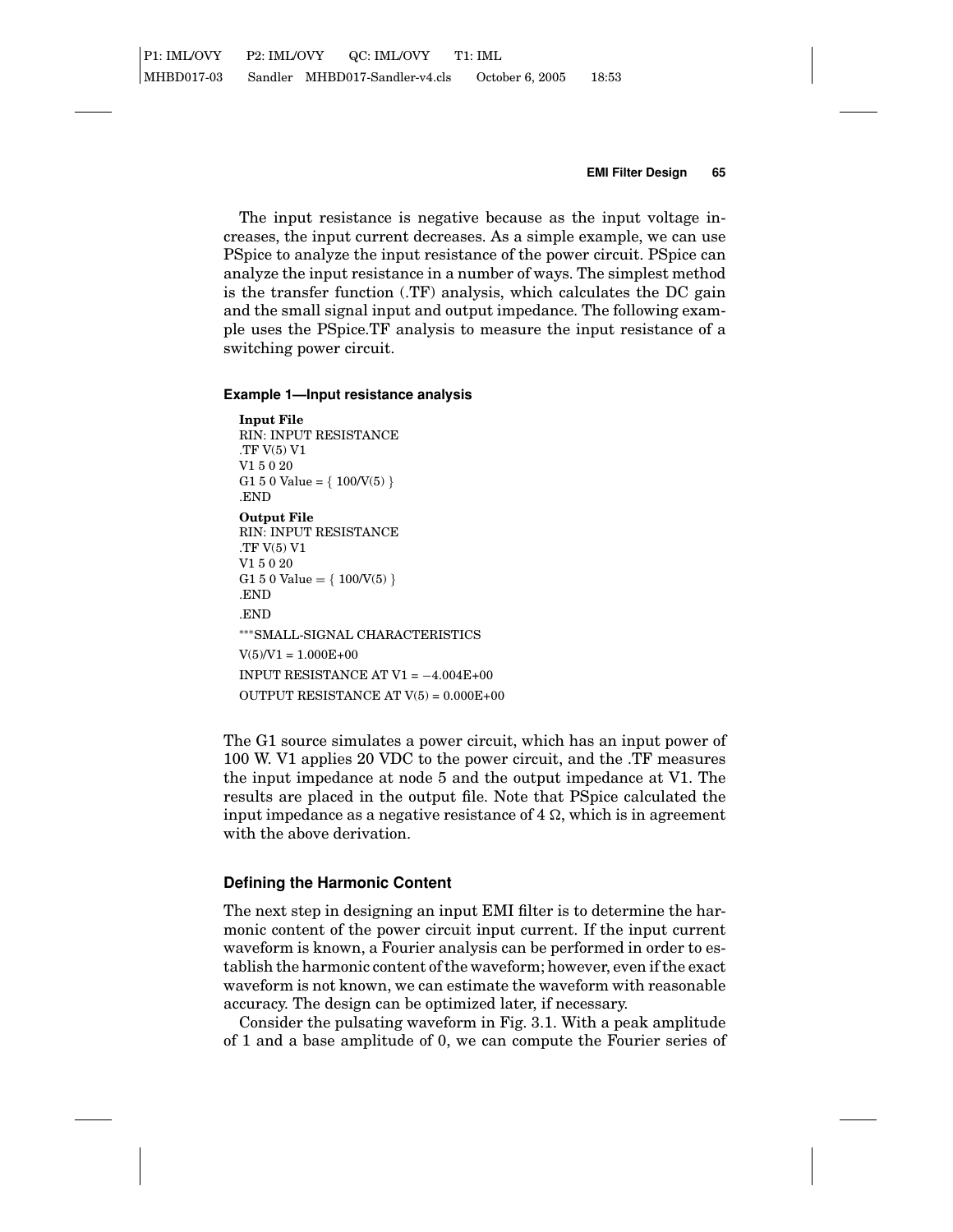

**Figure 3.1** Pulsating waveform used in the Fourier series computation.

harmonic *n* as follows:

$$
A_n = \frac{2}{T} \int_0^t \sin(nt)
$$
  

$$
B_n = \frac{2}{T} \int_0^t \cos(nt)
$$
  

$$
C_n = \sqrt{A_n^2 + B_n^2}
$$

If we assume that the input ripple current is pulsating and if we know the duty cycle, we can proceed to the Fourier analysis. If the duty cycle is not known, we will assume a value of 50%. This assumption is the worst case, because the Fourier analysis of a pulsed waveform has a maxima at a value of 50%. In the next example, we will use SPICE to calculate the Fourier coefficients of a 50% duty cycle pulse.

#### **Example 2—.FOUR analysis**

The following example demonstrates the use of the .FOUR analysis. V1 is a pulsed voltage source, which has a 50% duty cycle and a 100-kHz frequency. The .FOUR statement calculates the magnitude and phase of the DC value and the first nine harmonics. The result is placed in the output file as shown below.

EX2: DEMONSTRATING THE USE OF THE .FOUR ANALYSIS .OPTIONS NUMDGT=3 .TRAN .01U 20U .FOUR 100KHZ V(1) V1 1 0 PULSE 0 1 0 0 0 5U 10U .END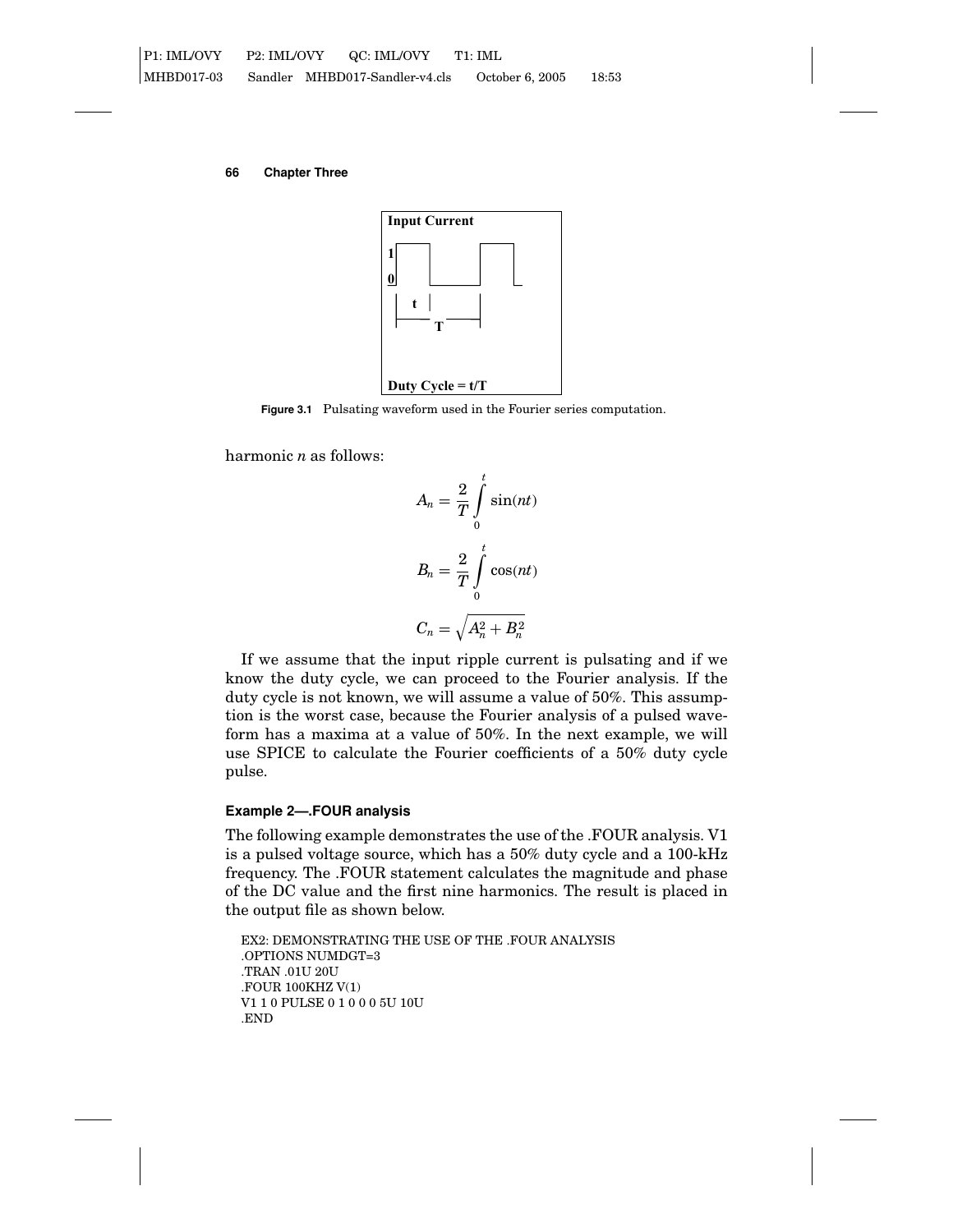#### FOURIER COMPONENTS OF TRANSIENT RESPONSE V(1)

## DC COMPONENT = 5.010000E-01

|                | HARMONIC FREQUENCY | <b>FOURIER</b> | <b>NORMALIZED</b>   | <b>PHASE</b>   | <b>NORMALIZED</b> |
|----------------|--------------------|----------------|---------------------|----------------|-------------------|
| NO             | (Hz)               |                | COMPONENT COMPONENT | (DEG)          | PHASE(DEG)        |
|                | $1.000E + 05$      | 6.366E-01      | $1.000E + 00$       | $-3.600E-01$   | $0.000E + 00$     |
| $\overline{2}$ | $2.000E + 0.5$     | 2.000E-03      | 3.142E-03           | $8.928E + 01$  | $9.000E + 01$     |
| 3              | $3.000E + 05$      | 2.122E-01      | 3.333E-01           | $-1.080E + 00$ | 4.088E-09         |
| 4              | $4.000E + 0.5$     | 2.000E-03      | 3.142E-03           | 8.856E+01      | $9.000E + 01$     |
| 5              | $5.000E + 0.5$     | 1.273E-01      | 2.000E-01           | $-1.800E + 00$ | 2.044E-08         |
| 6              | $6.000E + 05$      | 2.000E-03      | 3.142E-03           | 8.784E+01      | $9.000E + 01$     |
| 7              | $7.000E + 0.5$     | 9.093E-02      | 1.428E-01           | $-2.520E + 00$ | 5.723E-08         |
| 8              | $8.000E + 05$      | 2.000E-03      | 3.142E-03           | $8.712E + 01$  | $9.000E + 01$     |
| 9              | $9.000E + 0.5$     | 7.072E-02      | 1.111E-01           | $-3.240E + 00$ | 1.226E-07         |
|                |                    |                |                     |                |                   |

TOTAL HARMONIC DISTORTION = 4.288115E+01 PERCENT

As you can see from the output file, the fundamental harmonic has a peak value that is 63.6% of the peak pulse amplitude. Although this does provide the required information, it is far from elegant. A better solution is to calculate the harmonics in Probe. The resulting plot is shown in Fig. 3.2.

This is the worst case for a pulsed waveform and could be conservatively used for the design of the input filter.

# **Example 3—Using the .STEP command to calculate harmonics**

The next example uses the PSpice .STEP command to sweep the duty cycle from 5% to 95% and look at the fundamental amplitude of the resulting square wave. As in the previous example, V1 is a pulsed



**Figure 3.2** The FFT feature of the Probe graphical waveform postprocessor is used to calculate the harmonics of a square waveform.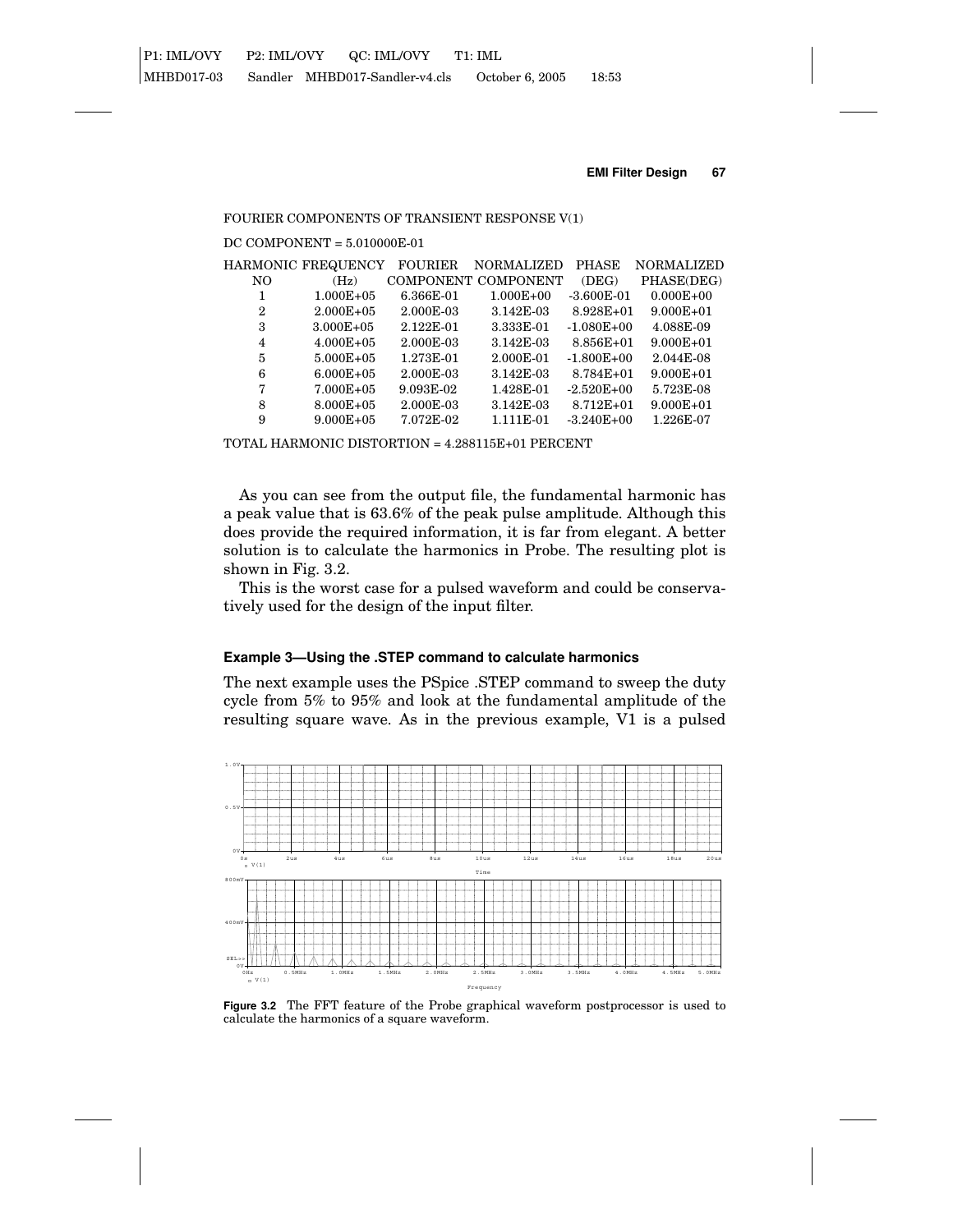**68 Chapter Three**



**Figure 3.3** FFT of the .STEP analysis. The waveform with the largest amplitude at 100 kHz corresponds to the 50% duty cycle (TON=  $5 \mu s$ ).

voltage source. In this case, the pulse has an initial amplitude of 1 V and switches to 0 V after delay "TON." "TON" is swept from 0.5 to 9.5  $\mu$ s in 0.5- $\mu$ s steps.

When the simulation is finished, you can use Probe to display the X-Y data, or you may view the output file in a text editor. You will have a graph of the fundamental harmonic versus "TON." This confirms the previous statement that the 50% duty cycle was the maxima and provides a reference you may find helpful in the future.

```
X3: .STEP ANALYSIS
.PROBE
.PARAM TON=0.5u
.STEP PARAM TON 0.5u 9.5u 0.5u
.TRAN .1U 10U
.PRINT TRAN V(1)
V1 1 0 PULSE 1 0 {TON}
.END
```
The FFT results of the .STEP analysis are shown in the graphs of Figs. 3.3 and 3.4.

## **Example 4 – EMI filter design**

In order to design the EMI filter, we need to define a converter that will operate with it. For the purpose of this example, let us assume that we have a power converter that will operate with an input voltage of 18 to 32 V DC. The converter output power will be 75 W and will have an operating efficiency of 75%. The converter will have a switching frequency of 100 kHz. The conducted emissions requirement allows the 1-mA peak to be reflected back to the input lines. A second-order filter will be used.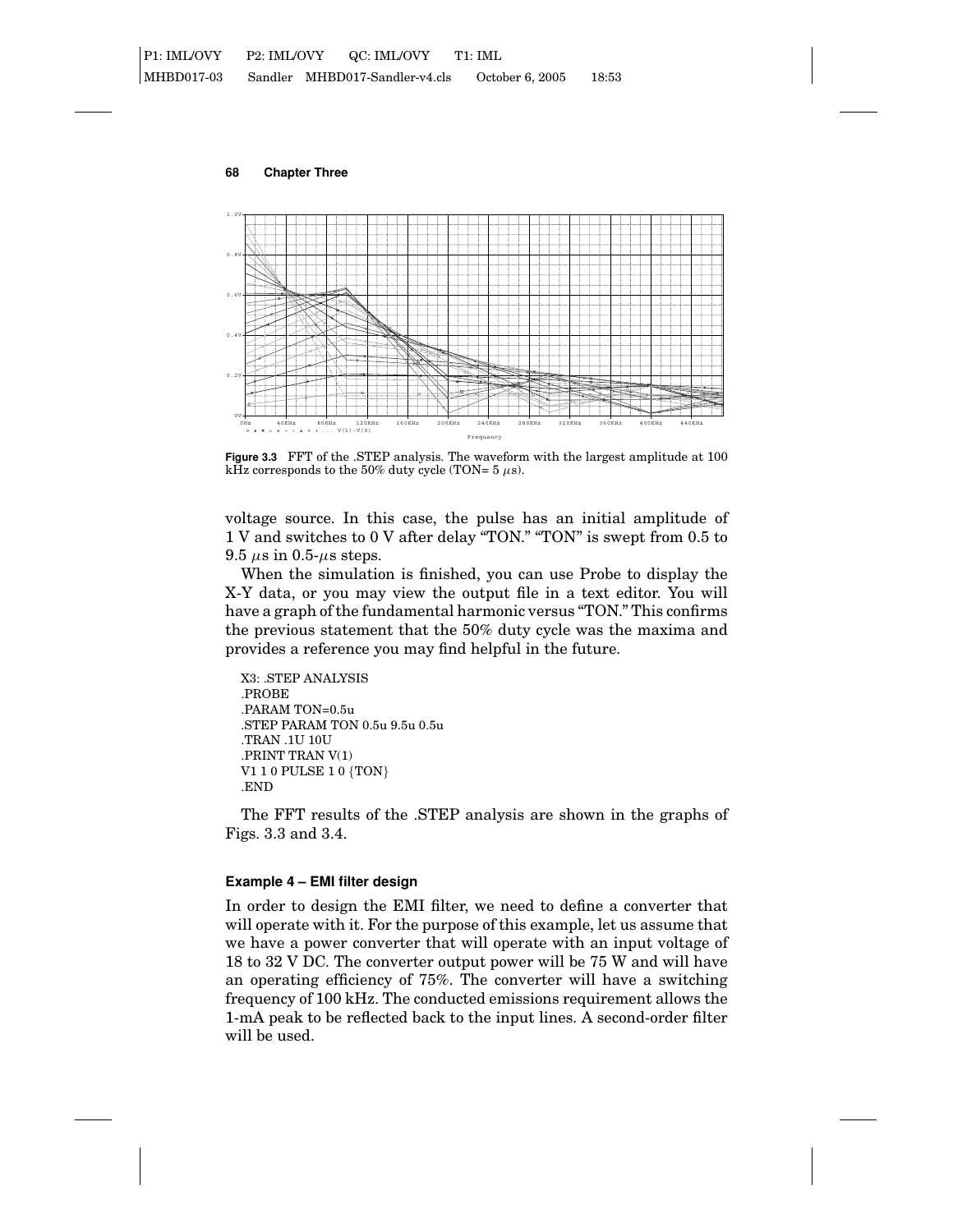

**Figure 3.4** .STEP analysis result shows the 50% duty cycle as the maxima.

Let us follow the procedures that were defined in the EMI design flowchart. Step 1 is to calculate the input impedance.

**Calculating the input impedance.** The input impedance was defined earlier in this chapter as

$$
\frac{V_{\text{in}}^2*\text{efficiency}}{P_{\text{out}}}
$$

It is obvious that the lowest impedance will occur at the minimum input voltage. This value can be calculated as

$$
\frac{18^2 \times 0.75}{75} = 3.24 \, \Omega
$$

**Calculating the harmonic content.** Because no detail is provided regarding the pulse current waveforms, we will assume that the duty cycle is 50%. The average input current is

$$
I_{\text{avg}} = \frac{P_{\text{out}}}{V_{\text{in}} * \text{efficiency}} = \frac{75}{18 \times 0.75} = 5.56 \text{A}
$$

At a duty cycle of 50%, the peak amplitude will be 11.12 A. In the previous harmonic analysis, we defined the fundamental harmonic to be 0.636*I*pk=7.08 A.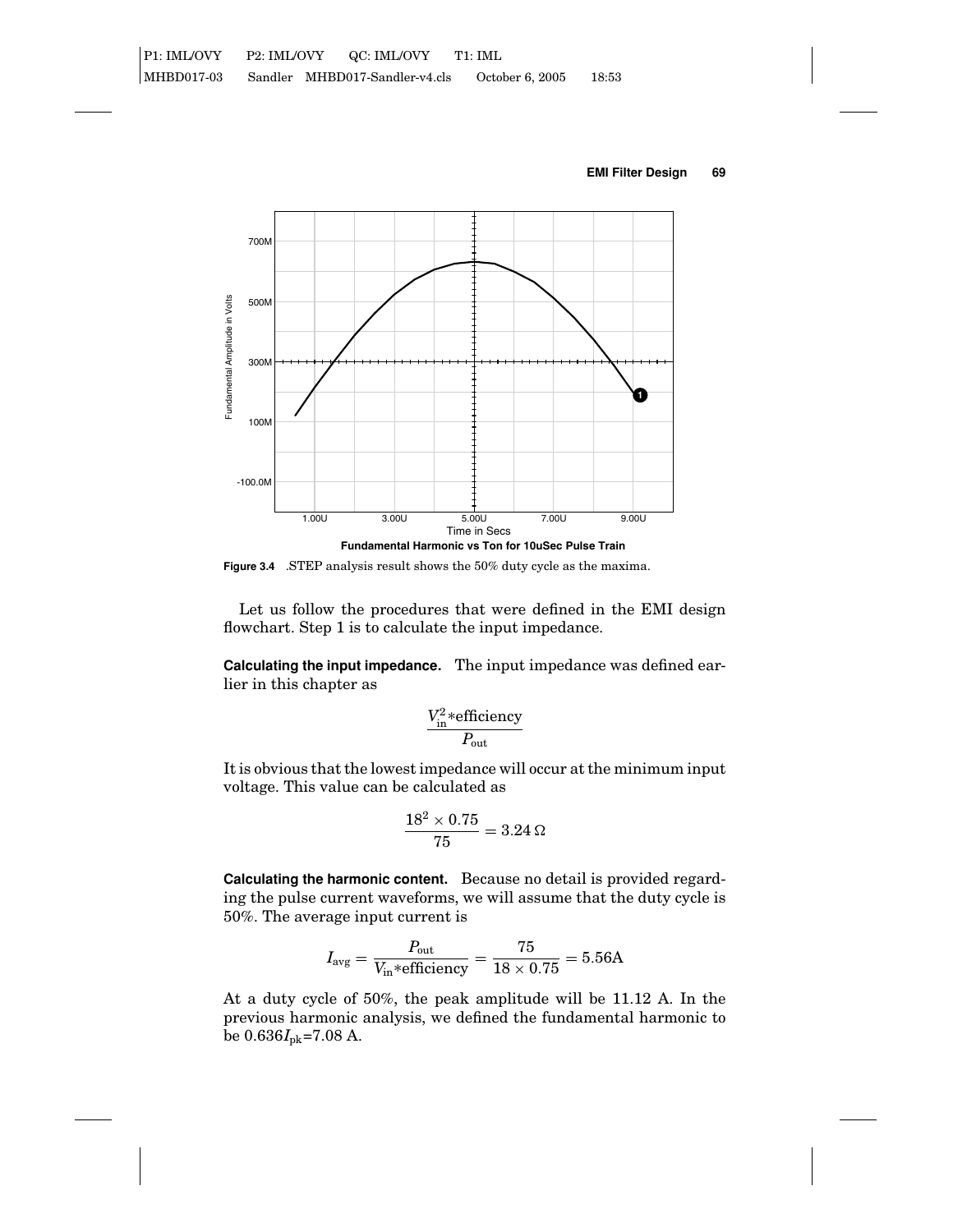**Calculating the required attenuation.** With a maximum reflected ripple current of 1-mA peak, we can define the attenuation required as

Attention = 
$$
\frac{7.08}{0.001} = 7080 = 77
$$
 dB

**Calculating the component values.** The attenuation for a second-order filter can be defined as

$$
Attention = \left(\frac{f_{\text{switch}}}{f_{\text{filter}}}\right)^2
$$

We can compute the filter frequency as

$$
\frac{100 \text{ kHz}}{\sqrt{\text{Attention}}} = \frac{100 \text{ kHz}}{84.14} = 1188 \text{ Hz}.
$$

The values of *L* and *C* can be defined by setting their impedances to the input converter input impedance at the filter resonant frequency, as defined above.

$$
C = \frac{1}{2\pi (1188) (3.24)} = 41.35 \,\mu\text{F}
$$

$$
L = \frac{3.24}{2\pi (1188)} 434 \,\mu\text{H}
$$

Note that the characteristic impedance of the filter is defined by

$$
Z_{\rm o} = \sqrt{\frac{L}{C}} = \sqrt{\frac{434 \,\mu\text{H}}{41.35 \,\mu\text{F}}} = 3.24 \,\Omega
$$

which is equal to the converter input impedance. In an actual design, it is a good practice to provide a 6-dB margin for these characteristics.

# **Damping Elements**

While this filter provides the proper impedance matching and the required attenuation, the impedance will be quite high at the resonant frequency of the filter. The only damping elements in the circuit are the DC resistance (DCR) of the inductor and the equivalent series resistance (ESR) of the capacitor (which we have not defined). It is normally necessary to provide damping of the L-C filter in order to restrict the impedance of the filter at the resonant frequency. A shunt series R-C network is used for this purpose. The value of the damping capacitor is generally 3 to 5 times greater than that of the filter capacitor, and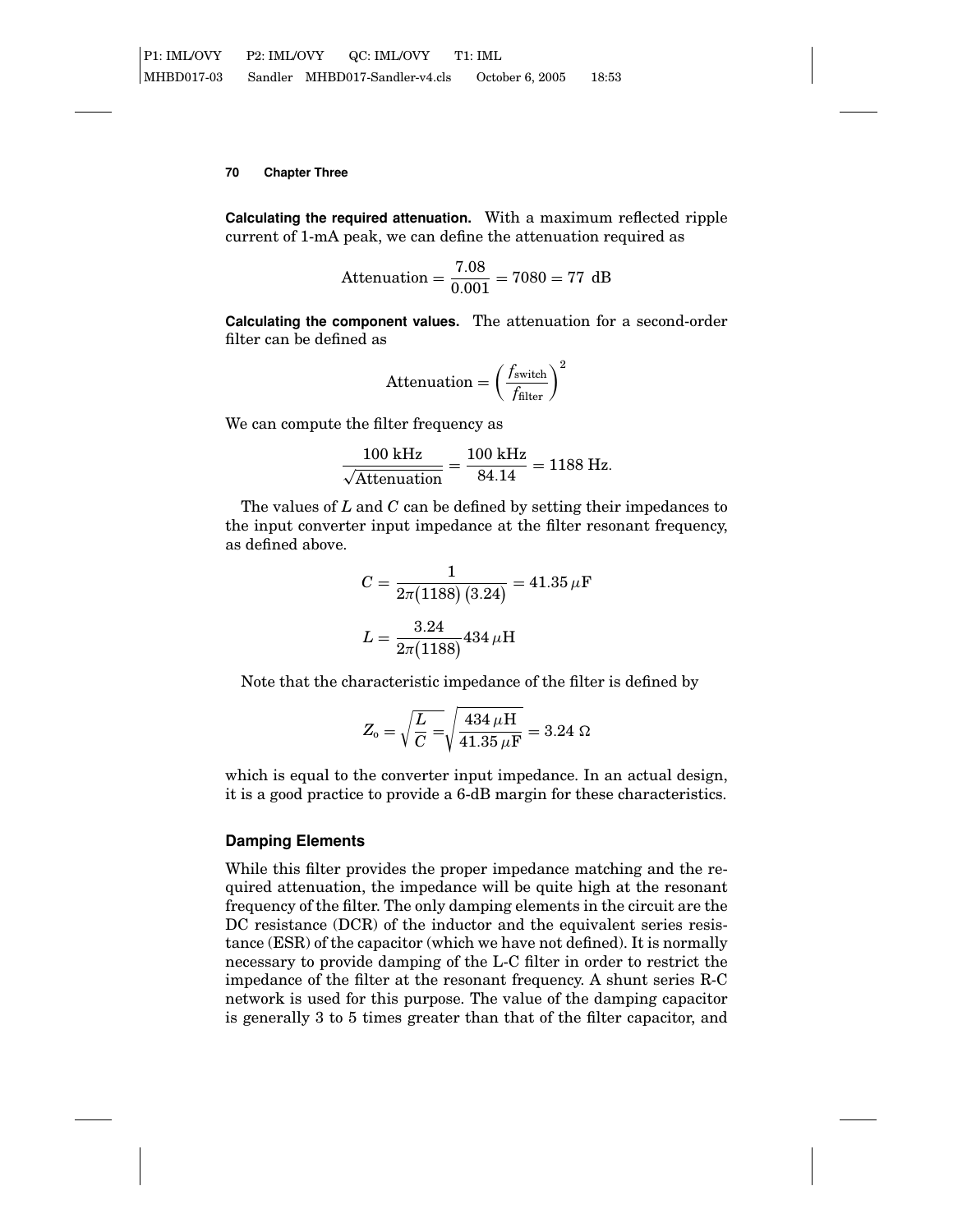

**Figure 3.5** Schematic of the test circuit used to measure the impedance of the filter. The waveform  $V(1)$  is equivalent to the impedance because the input is a current (I1 1 0 AC 1). The case for CDAMP =  $120\mu$  and RDAMP = 1.6 is shown.

the value of the damping resistor is generally close to the characteristic impedance of the filter. The PSpice .Step command is ideal for defining these elements.

The following circuit is designed to measure the impedance of the filter, while sweeping the damping capacitor from 120 to 200  $\mu$ F in 40- $\mu$ F increments. For each value of the damping capacitor, the damping resistor will be swept from 0.5 to 2 times the characteristic impedance (1.6 to 6.4  $\Omega$ ) in 0.6- $\Omega$  increments. The PSpice listing and schematic of the test circuit (Fig. 3.5) are shown below.

The results are shown below.

EX4: TO MEASURE THE IMPEDANCE OF A FILTER .AC DEC 10 100HZ 1MEGHZ .PARAM CDAMP=120u .PARAM RDAMP=1.6 .STEP PARAM CDAMP 120U 200U 40U .STEP PARAM RDAMP 1.6 6.4 .6 .PROBE C1 1 0 41.35U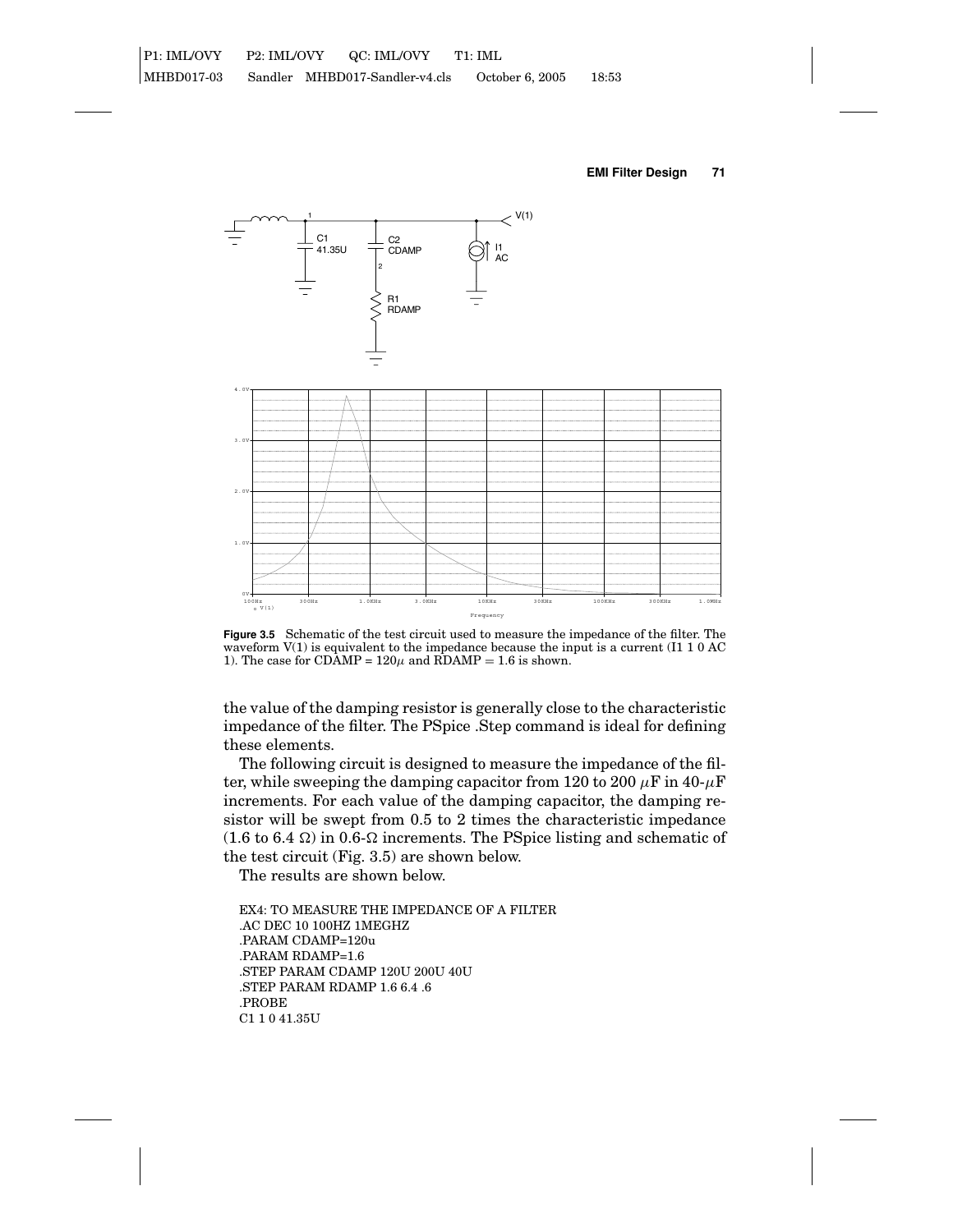C212 {CDAMP} R120 {RDAMP} I1 0 1 AC 1 L1 0 1 434U .END

The results are provided in the output file and are shown below.

Sweep Analysis of EX4.ckt

| $_{\rm Count}$ | <b>CDAMPRDAMPMaximum</b> |                |           |  |  |
|----------------|--------------------------|----------------|-----------|--|--|
| 1              | 1.20000e-004             | $1.60000e+000$ | 3.891     |  |  |
| 2              | 1.20000e-004             | $2.20000e+000$ | 3.440     |  |  |
| 3              | 1.20000e-004             | 2.80000e+000   | 3.557     |  |  |
| $\overline{4}$ | 1.20000e-004             | $3.40000e+000$ | 3.916     |  |  |
| 5              | 1.20000e-004             | $4.00000e+000$ | 4.395     |  |  |
| 6              | 1.20000e-004             | $4.60000e+000$ | 4.840     |  |  |
| 7              | 1.20000e-004             | $5.20000e+000$ | 5.248     |  |  |
| 8              | 1.20000e-004             | 5.80000e+000   | 5.619     |  |  |
| 9              | 1.20000e-004             | $6.40000e+000$ | 6.104     |  |  |
| 10             | 1.60000e-004             | $1.60000e+000$ | 2.994     |  |  |
| 11             | 1.60000e-004             | $2.20000e+000$ | 2.869     |  |  |
| 12             | 1.60000e-004             | 2.80000e+000   | $3.153\,$ |  |  |
| 13             | 1.60000e-004             | 3.40000e+000   | 3.672     |  |  |
| 14             | 1.60000e-004             | 4.00000e+000   | 4.161     |  |  |
| 15             | 1.60000e-004             | 4.60000e+000   | 4.614     |  |  |
| 16             | 1.60000e-004             | $5.20000e+000$ | 5.033     |  |  |
| 17             | 1.60000e-004             | 5.80000e+000   | 5.580     |  |  |
| 18             | 1.60000e-004             | $6.40000e+000$ | 6.121     |  |  |
| 19             | 2.00000e-004             | $1.60000e+000$ | 2.489     |  |  |
| 20             | 2.00000e-004             | $2.20000e+000$ | 2.593     |  |  |
| 21             | 2.00000e-004             | 2.80000e+000   | 3.024     |  |  |
| 22             | 2.00000e-004             | $3.40000e+000$ | 3.547     |  |  |
| 23             | 2.00000e-004             | $4.00000e+000$ | 4.038     |  |  |
| 24             | 2.00000e-004             | $4.60000e+000$ | 4.494     |  |  |
| 25             | 2.00000e-004             | 5.20000e+000   | 5.040     |  |  |
| 26             | 2.00000e-004             | 5.80000e+000   | 5.591     |  |  |
| 27             | 2.00000e-004             | $6.40000e+000$ | 6.137     |  |  |

The impedance was exceeded with the  $120-\mu$ F damping capacitor (Fig. 3.6). If we use a 160- $\mu$ F capacitor, the impedance will be minimized with a  $2.2-\Omega$  damping resistor. A lower impedance could be achieved with a 200- $\mu$ F damping capacitor and a 1.6- $\Omega$  damping resistor. We will select the 160- $\mu$ F capacitor and the 2.2- $\Omega$  resistor.

The following simulation shows the impedance characteristics and the reflected ripple of the filter (see also Figs. 3.7 and 3.8).

EMI2: TO SHOW THE REFLECTED RIPPLE OF THE FILTER .AC DEC 10 100HZ 100KHZ .TRAN 1U 10M 9980U .1u UIC .PROBE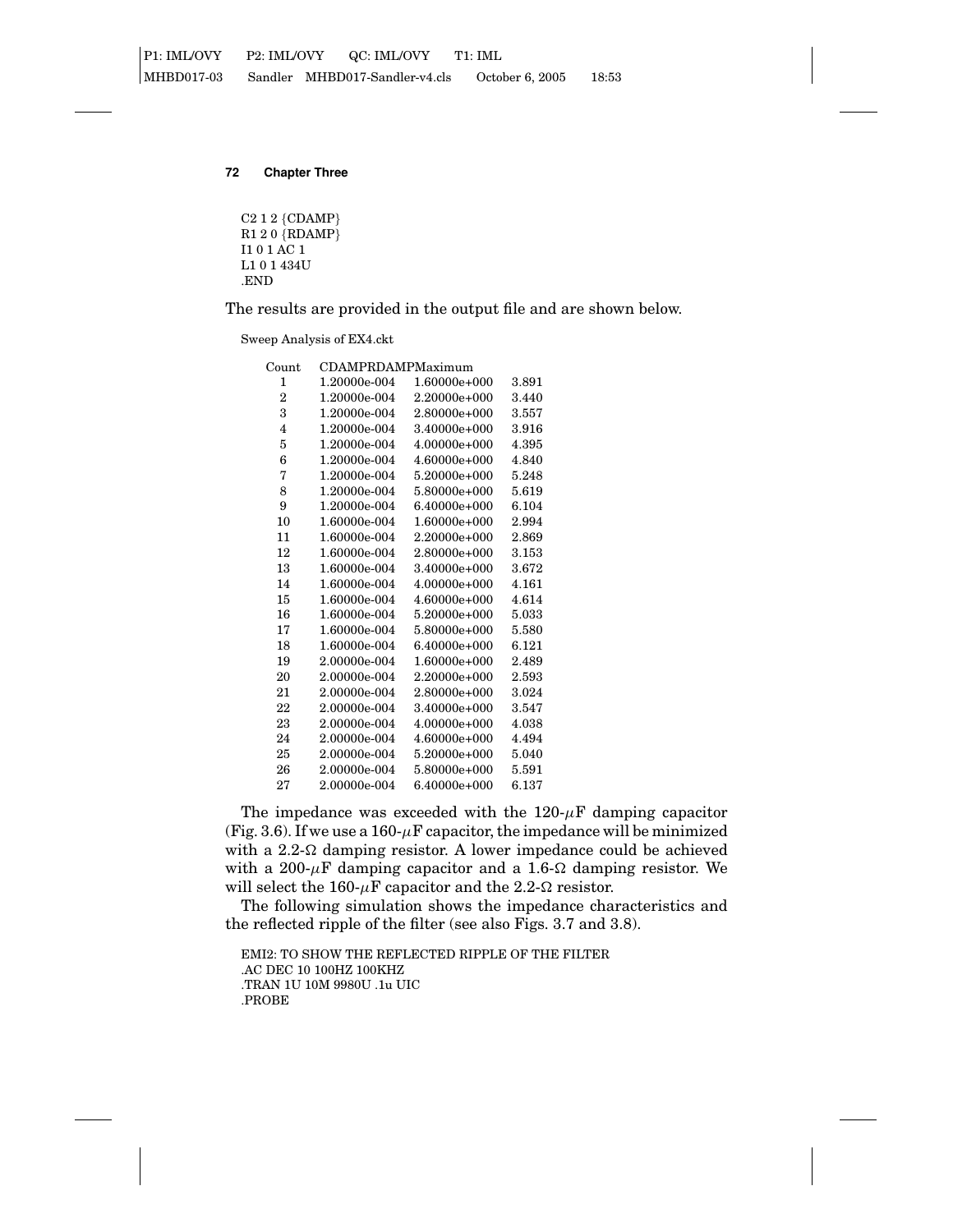

**Figure 3.6** Family of curves showing the maximum impedance versus the damping resistor value. Each curve represents a different capacitor value.

C1 2 0 41.35U C2 2 1 160U R1 1 0 2.2 I1 0 2 AC 1 PULSE 0 11 0.1U 0.1U 0.1U 5U 10U L1 0 2 434U IC=-5.5  $\,$ .END



**Figure 3.7** Circuit used to show the impedance and the reflected ripple of the filter.

## **EMI Filter Design 73**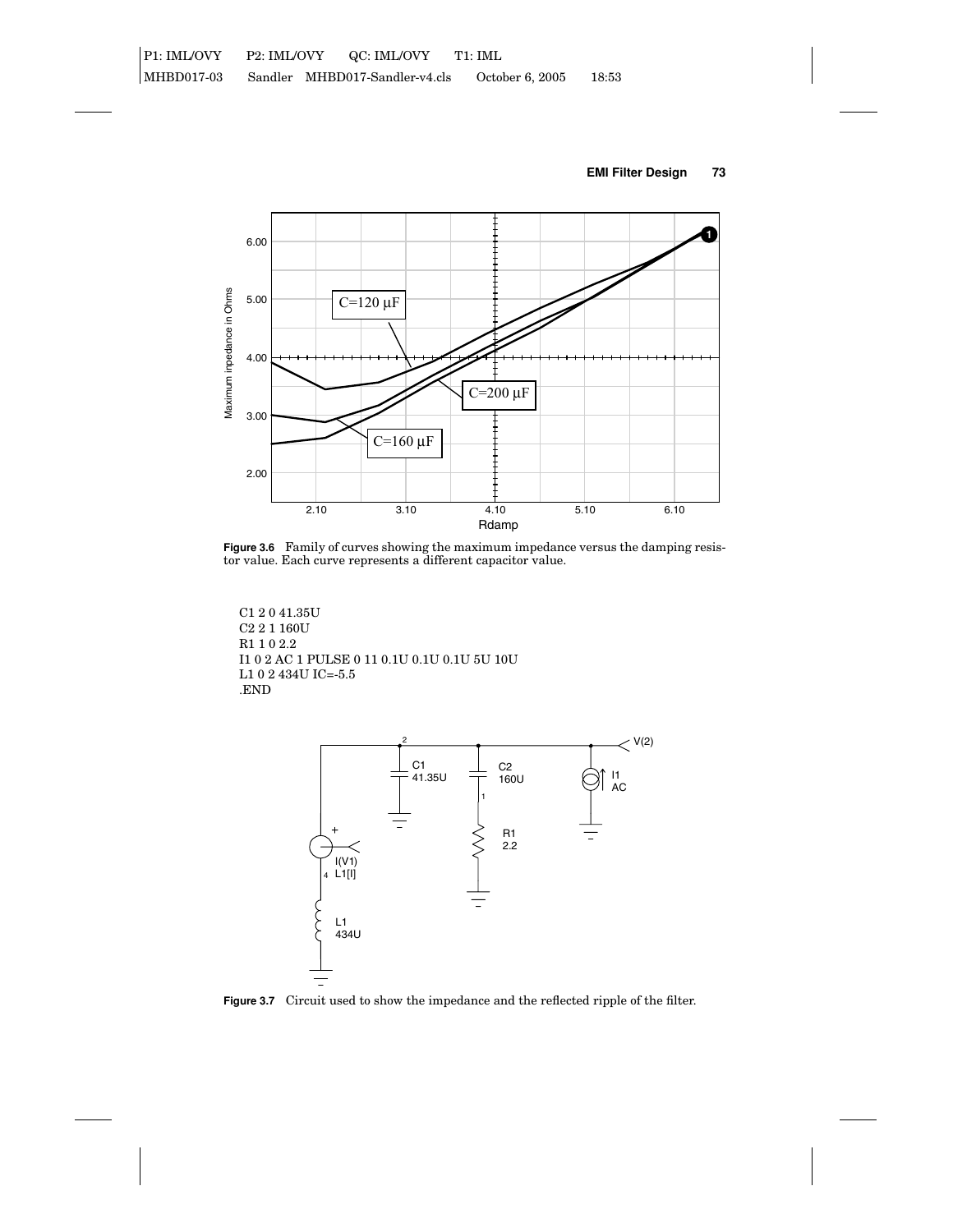



**Figure 3.8** Current in the inductor **(***a***)** due to a current pulse input, and impedance characteristics over frequency **(***b***)** for the filter circuit in Fig. 3.7.

# **Fourth-Order Filters**

Because the physical size of power converters is continually shrinking, higher order filters are being used more often than not. The filter is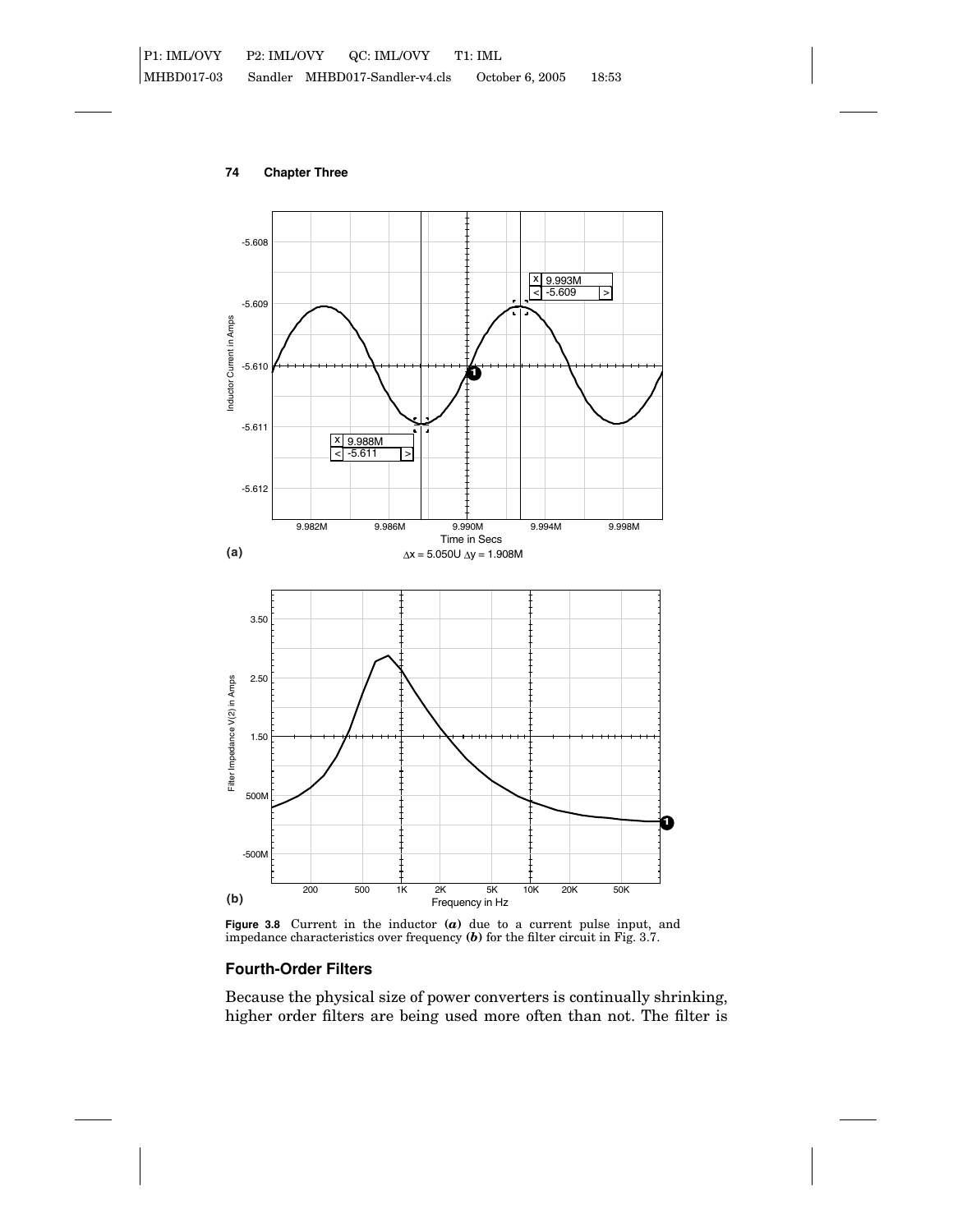designed in much the same way as the second-order filter. The following example demonstrates the design of a fourth-order filter using the same design parameters as those that we used for the previous filter.

The "octave" rule basically states that resonances should be at least an octave apart. In an effort to be conservative, let us use a factor of 2.5. The attenuation of the filter can be defined as

$$
\text{Attention} = \left(\frac{f_{\text{switch}}}{f_1}\right)^2 * \left(\frac{f_{\text{switch}}}{2.5 f_1}\right)^2 = \frac{f_{\text{switch}}^4}{6.25 f_1^4}
$$

If we set the attenuation at 7080, as in the previous example, and solve for  $f_1$  we obtain  $f_1$ =6.895 kHz. The second pole is then at 2.5  $f_1$  = 17.237 kHz.

The impedance of each section should be designed to be lower than the impedance of the converter, which we had determined to be  $3.24 \Omega$  in the previous example. The filter is loaded by the negative resistance of the converter and produces a combined impedance of

$$
Z_{\text{loaded}} = \frac{Z_{\text{in}} * Z_{\text{o}}}{Z_{\text{in}} + Z_{\text{o}}}
$$

The loaded filter *Q* is defined as

$$
Q=\frac{Z_{\rm loaded}}{Z_{\rm o}}
$$

where  $Z_0$  is the filter characteristic impedance defined by

$$
Z_{\rm o}=\sqrt{\frac{L}{C}}
$$

If we combine the above equations, we have

$$
Q = \frac{Z_{\rm in} * Z_{\rm o}}{(Z_{\rm in} + Z_{\rm o}) Z_{\rm o}}
$$

$$
Z_{\rm o} = -\left(\frac{Q-1}{Q}\right) Z_{\rm in}
$$

The filter *Q* is generally maintained below a value of 2. If we set  $Q = 2$ and solve for  $Z_0$  we obtain

$$
Z_0 = -\left(\frac{2-1}{2}\right)(-3.24) = 1.62 \ \Omega
$$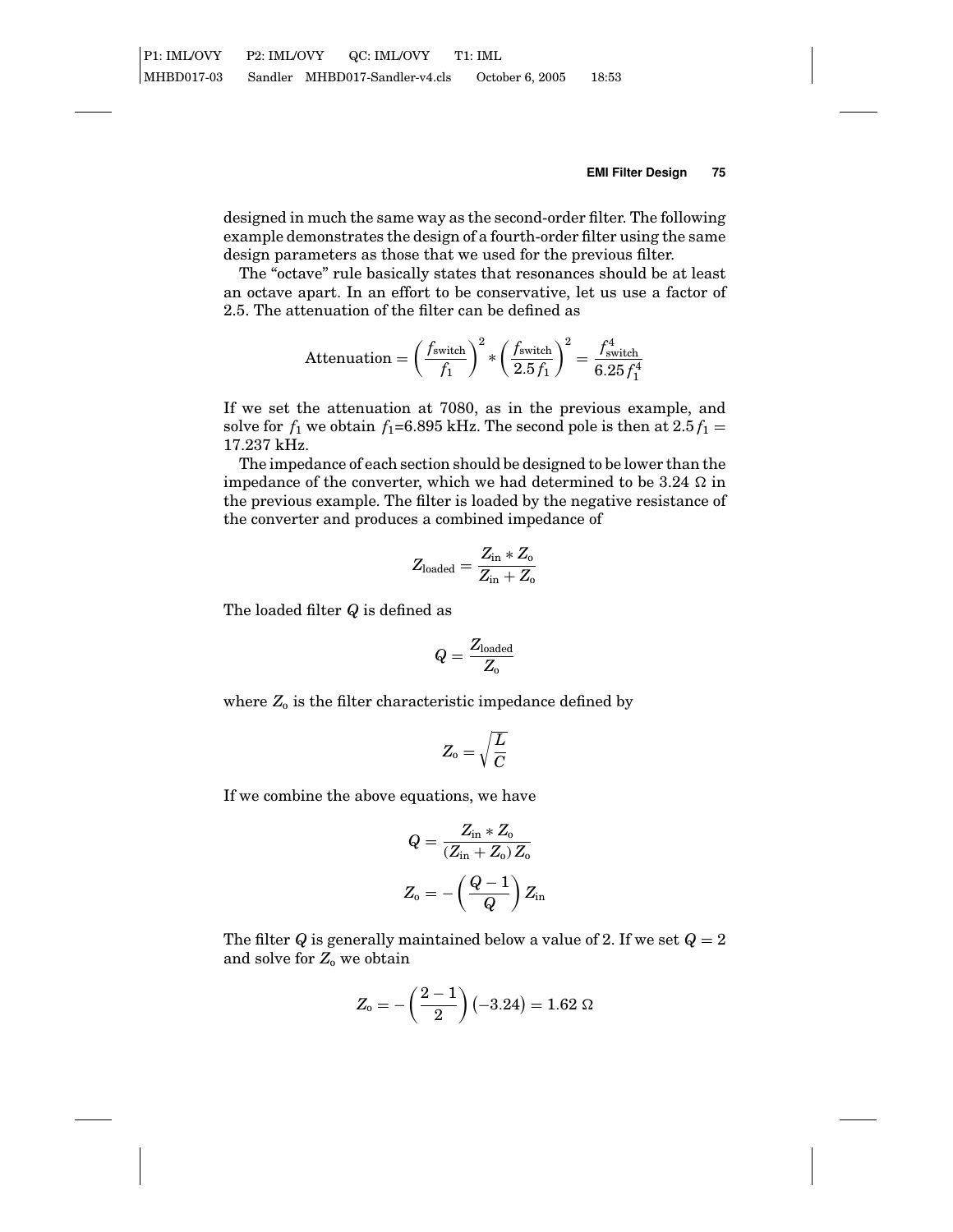If we use this impedance and the calculated resonant frequencies, we can define both inductors and both capacitors.

$$
L_1 = \frac{1.62}{2\pi (6895)} = 37 \ \mu\text{H}
$$
\n
$$
C_1 = \frac{1}{2\pi (6895)(1.62)} = 14 \ \mu\text{F}
$$
\n
$$
L_2 = \frac{1.62}{2\pi (17, 237)} = 15 \ \mu\text{H}
$$
\n
$$
C_2 = \frac{1}{2\pi (17, 237)(1.62)} = 5.7 \ \mu\text{F}
$$

As shown in the previous example, we can use the .Step command to sweep the values of the damping capacitor and the damping resistor. If we use a range of 3 to 5 times the value of the real capacitor, we will sweep the damper capacitor from 42 to 70  $\mu$ F in steps of 14  $\mu$ F. We will sweep the damper resistor from one-half to twice the  $Z_0$  of the filter, i.e., from 0.8 to 3.2  $\Omega$  in 0.2- $\Omega$  steps.

The schematic for the fourth-order filter and its impedance response are shown in Fig. 3.9.

Note that two 10-M $\Omega$  resistors have been added. To aid circuit convergence, the resistors were added to the nodes that are purely reactive. The circuit listing and output file are shown below. A sweep of the maximum impedance as a function of the damping resistor and the damping capacitor was also performed. The results of the sweep are shown in Fig. 3.10. Each curve is for a different value of damping capacitor.

```
4THORD: A 4TH ORDER FILTER
.AC DEC 10 100HZ 1MEGHZ
.PROBE
.PARAM CDAMP=42u
.PARAM RDAMP=0.8
.STEP PARAM CDAMP 42U 70U 14U
∗.STEP PARAMRDAMP .8 3.2 .2
.PRINT AC V(4) VP(4)
110 5.7U
C242 {CDAMP}
R120 {RDAMP}
I1 0 4 AC 1
L2 1 4 37U
C3 4 0 14U
R2 1 0 10MEG
R3 4 0 10MEG
L1 0 1 15U
.END
```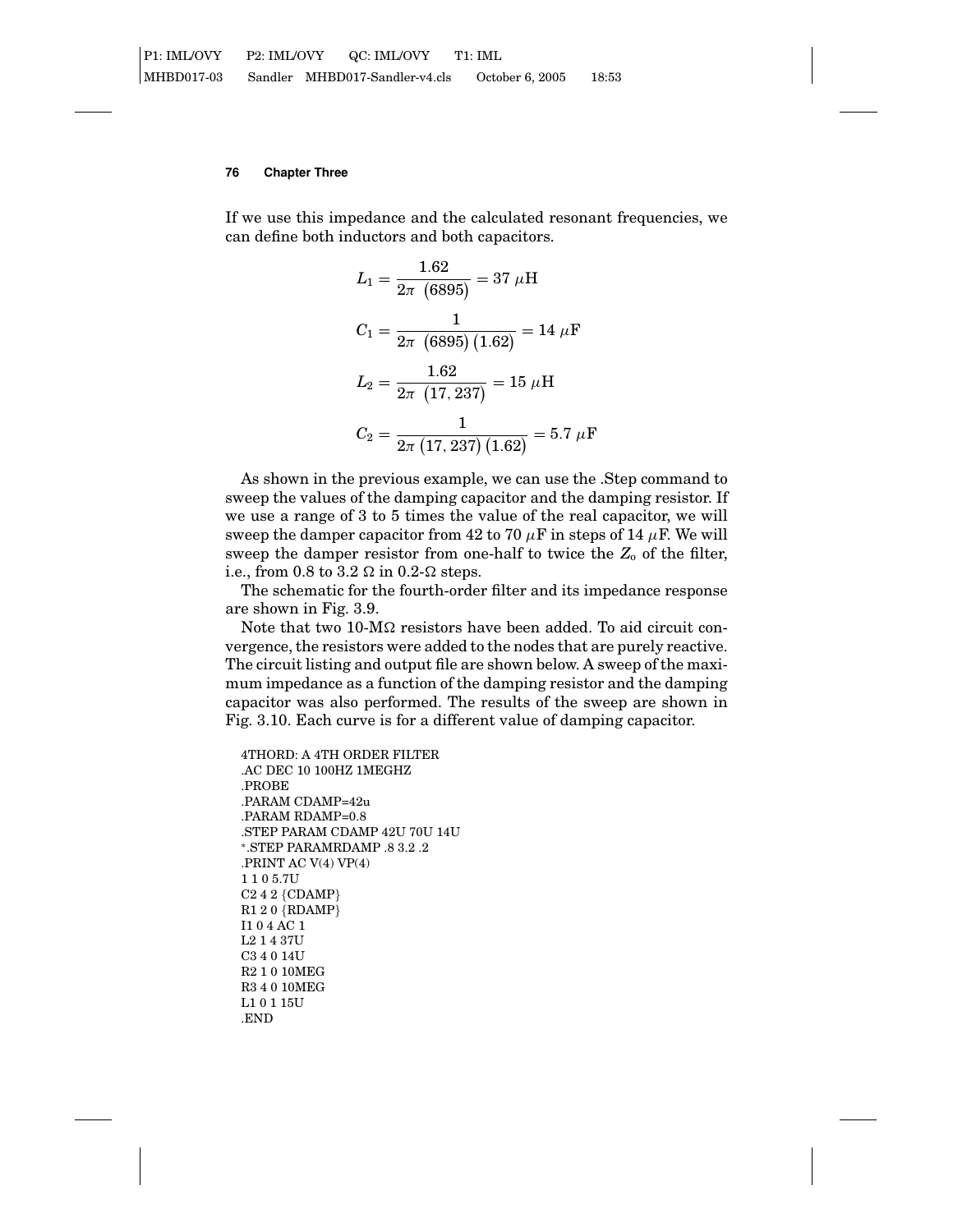



**Figure 3.9** Fourth-order filter schematic and impedance response.

| CDAMPRDAMPMaximum |                |       |  |
|-------------------|----------------|-------|--|
| 4.20000e-005      | 8.00000e-001   | 2.507 |  |
| 4.20000e-005      | $1.00000e+000$ | 2.215 |  |
| 4.20000e-005      | $1.20000e+000$ | 2.027 |  |
| 4.20000e-005      | 1.40000e+000   | 2.024 |  |
| 4.20000e-005      | $1.60000e+000$ | 2.083 |  |
| 4.20000e-005      | $1.80000e+000$ | 2.133 |  |
| 4.20000e-005      | $2.00000e+000$ | 2.285 |  |
| 4.20000e-005      | $2.20000e+000$ | 2.458 |  |
| 4.20000e-005      | 2.40000e+000   | 2.627 |  |
| 4.20000e-005      | $2.60000e+000$ | 2.791 |  |
| 4.20000e-005      | 2.80000e+000   | 2.950 |  |
| 4.20000e-005      | 3.00000e+000   | 3.103 |  |
| 5.60000e-005      | 8.00000e-001   | 1.799 |  |
| 5.60000e-005      | $1.00000e+000$ | 1.716 |  |
| 5.60000e-005      | $1.20000e+000$ | 1.659 |  |
| 5.60000e-005      | 1.40000e+000   | 1.727 |  |
| 5.60000e-005      | $1.60000e+000$ | 1.820 |  |
| 5.60000e-005      | $1.80000e+000$ | 1.979 |  |
| 5.60000e-005      | $2.00000e+000$ | 2.158 |  |
| 5.60000e-005      | $2.20000e+000$ | 2.334 |  |
| 5.60000e-005      | 2.40000e+000   | 2.505 |  |
| 5.60000e-005      | 2.60000e+000   | 2.670 |  |
|                   |                |       |  |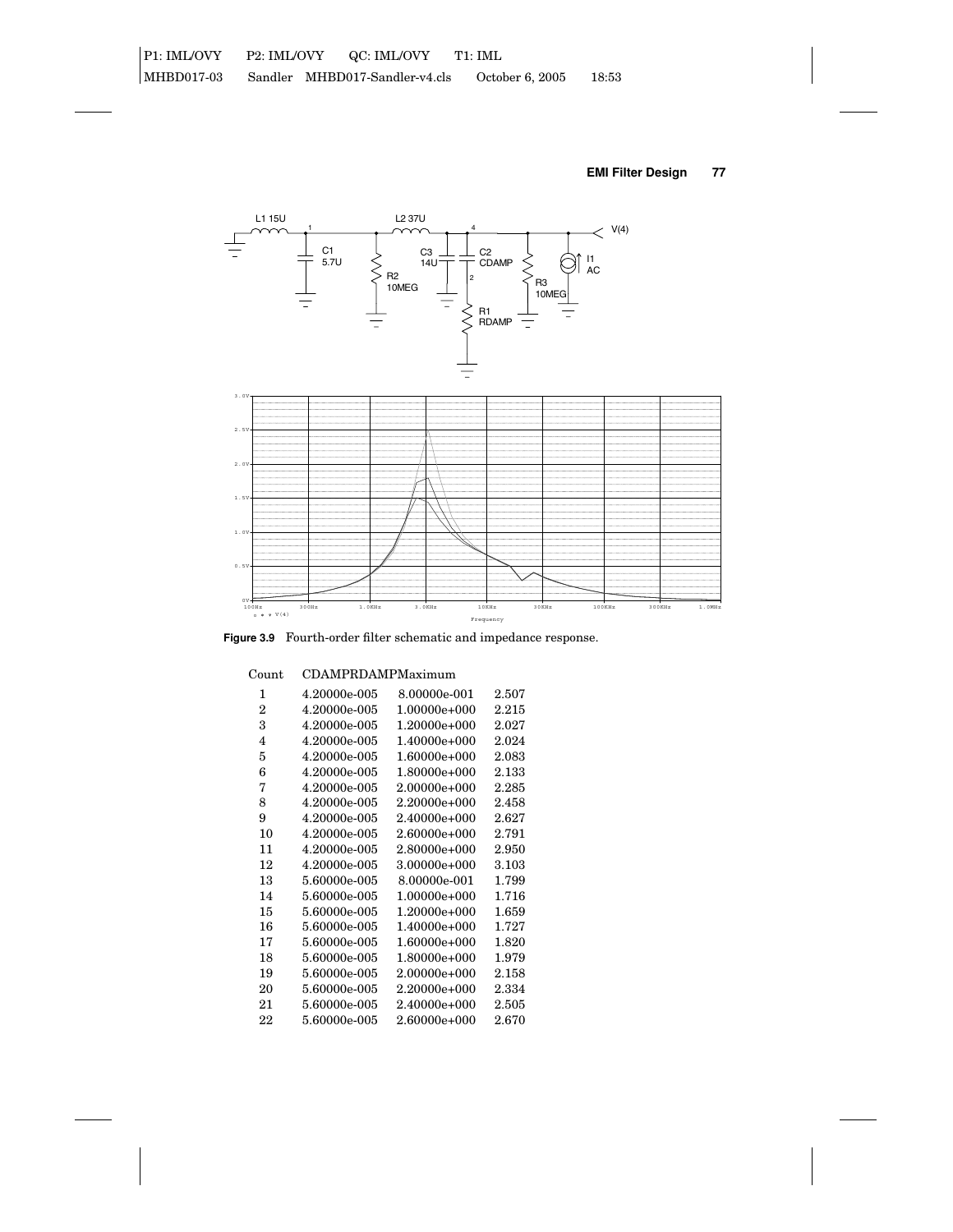

**Figure 3.10** Family of curves showing the maximum impedance of the fourth-order filter.

| 23 | 5.60000e-005 | 2.80000e+000     | 2.830 |
|----|--------------|------------------|-------|
| 24 | 5.60000e-005 | 3.00000e+000     | 2.985 |
| 25 | 7.00000e-005 | 8.00000e-001     | 1.512 |
| 26 | 7.00000e-005 | $1.00000e + 000$ | 1.448 |
| 27 | 7.00000e-005 | $1.20000e+000$   | 1.461 |
| 28 | 7.00000e-005 | $1.40000e+000$   | 1.582 |
| 29 | 7.00000e-005 | $1.60000e+000$   | 1.728 |
| 30 | 7.00000e-005 | $1.80000e+000$   | 1.913 |
| 31 | 7.00000e-005 | $2.00000e+000$   | 2.093 |
| 32 | 7.00000e-005 | $2.20000e+000$   | 2.269 |
| 33 | 7.00000e-005 | $2.40000e+000$   | 2.440 |
| 34 | 7.00000e-005 | 2.60000e+000     | 2.606 |
| 35 | 7.00000e-005 | 2.80000e+000     | 2.767 |
| 36 | 7.00000e-005 | 3.00000e+000     | 2.922 |

As evident from the data, we could "squeak by" with the  $56-\mu$ F damper or conservatively use the 70- $\mu$ F value. We will use 68  $\mu$ F, which is the nearest standard value to 70  $\mu$ F. The damper resistance is optimum at 1  $\Omega$ . *Note: The 1-* $\Omega$  *value includes the ESR of the capacitor, so select the resistor value less than the ESR value of the capacitor*. The results of our new filter simulation are shown in Fig. 3.11.

The attenuation is very close to the desired 77-dB limit, and the impedance is well below the  $3.24-\Omega$  stability requirement. Notice the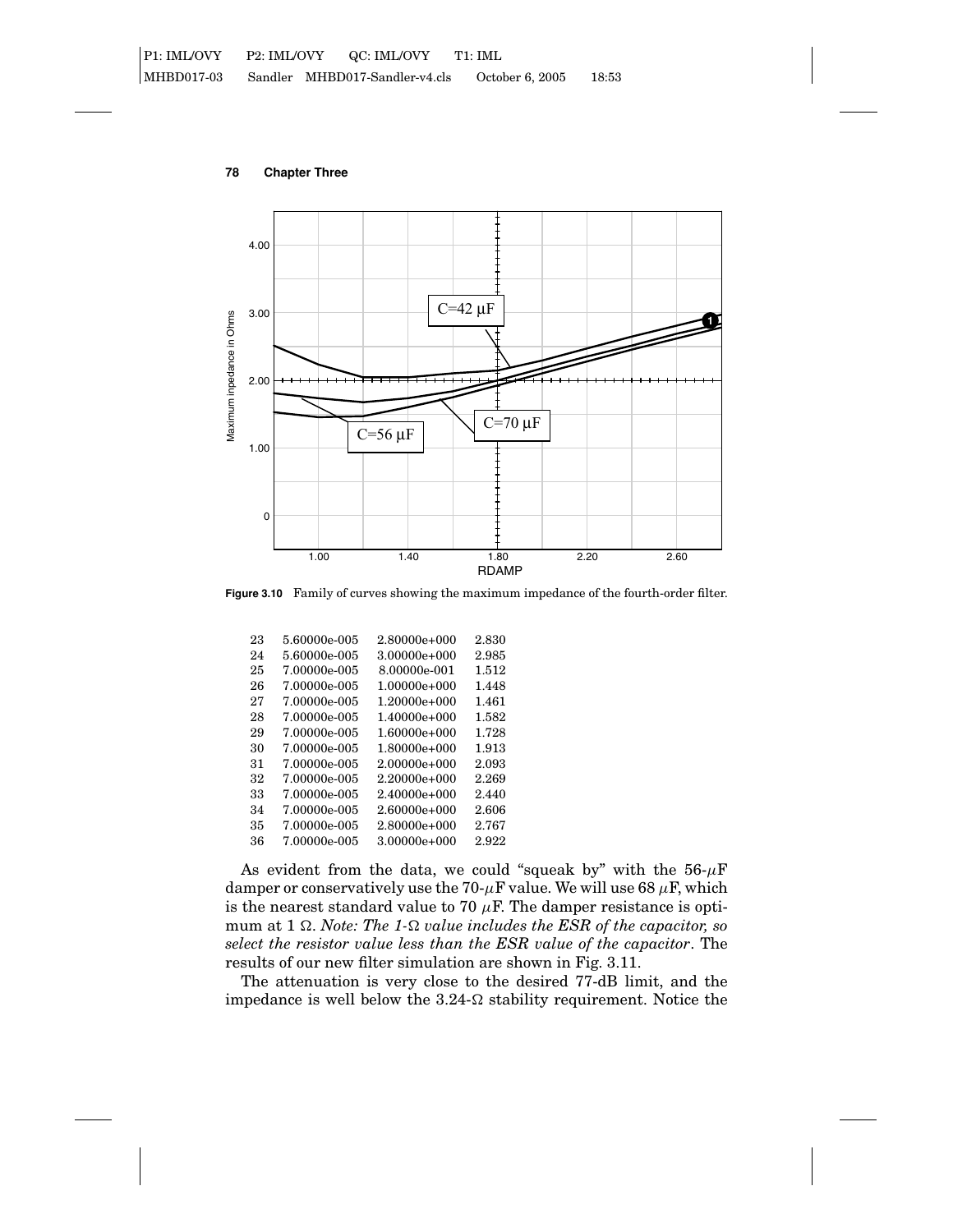



**Figure 3.11** The filter attenuation using the optimized values for the damper section.

peaking of the undamped first stage of the filter. The .STEP analysis may be used to determine optimum values for the damper section also, if desired. We will use the same capacitor ratio as we had determined for the second stage. This yields a damper capacitor value of approximately 33  $\mu$ F, and we will use the same 1- $\Omega$  value for the damper resistor. While we are at it, let us change the 5.7- $\mu$ F capacitor to 6.8  $\mu$ F in order to obtain a standard value and to slightly improve the attenuation. Notice that the peaking of the first stage has nearly been eliminated, and the attenuation has been improved to meet the requirement of 77 dB (Fig. 3.12).

# **Inrush Current**

In many applications, the input voltage is applied as a step. This may be the result of a switch or relay closure. The current that is drawn by the filter during this application of power is referred to as the inrush current. The inrush current may be of concern, because of stress or fuse ratings. We can evaluate the inrush characteristics of our filter by applying a step input from 0 V to the maximum input voltage (32 V in our design) while monitoring the current that is drawn by our filter.

Note that we can use the same model for both the AC and transient analyses. The results of the inrush current simulation are shown in Fig. 3.13. The inrush current has a peak value of 34 A. The output voltage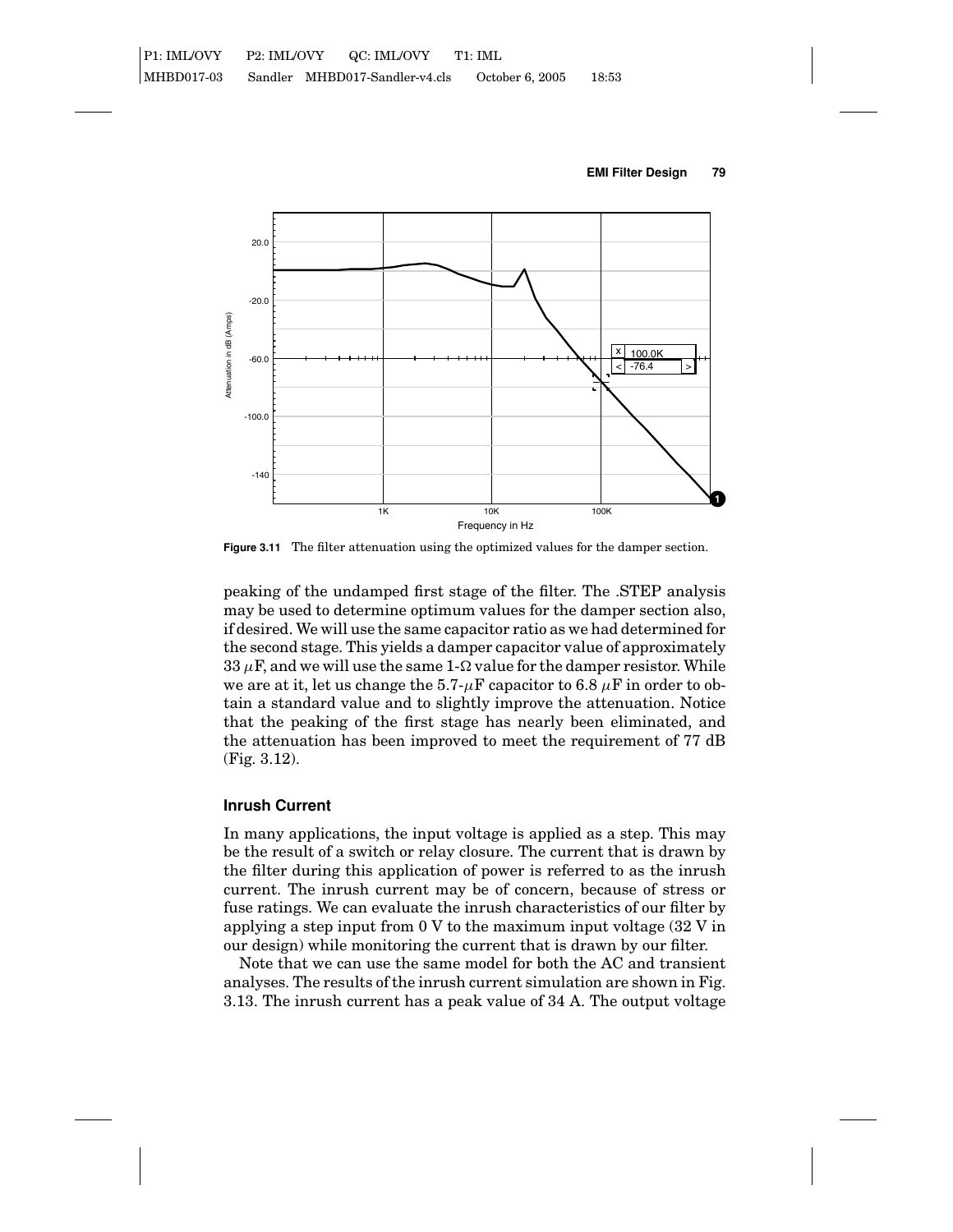

**Figure 3.12** The filter attenuation graph shows the elimination of the peaking in the first stage after changes in the damper section.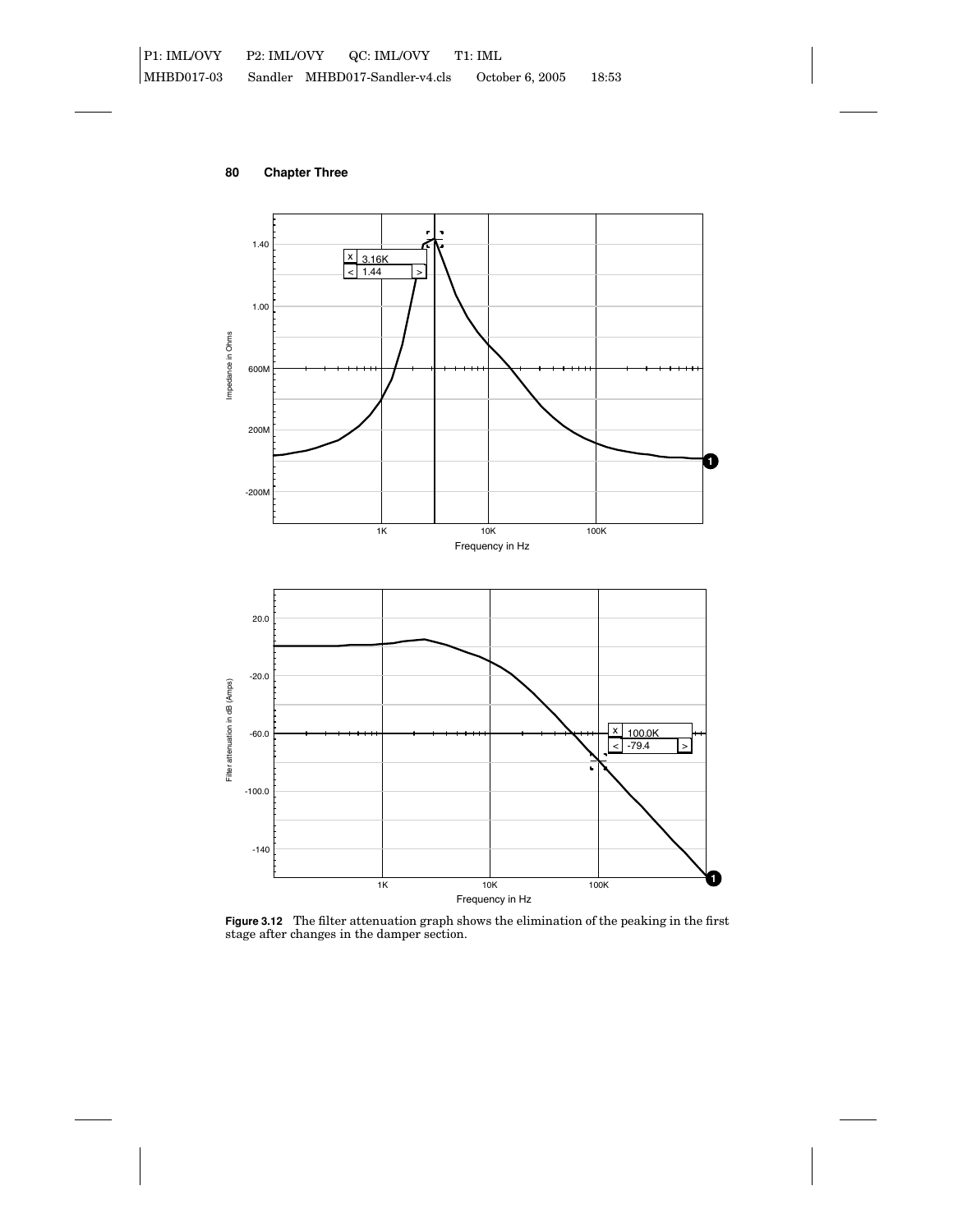





**Figure 3.13** Schematic, netlist, and simulation results for the inrush current simulation.

of the filter is also displayed. When a 32-V step voltage was applied, the filter output overshot to almost 48 V. This is an important consideration for selecting and derating the components that are used in the switching converter that follows the filter.

4THORD2.cir .AC DEC 10 100 1meg .TRAN 1u 500u .PROBE C2 1 2 68U C3 1 0 14U R1201 R2 3 0 10MEG R3 1 0 10MEG L1 4 3 15U L2 3 1 37U I1 0 1 AC=1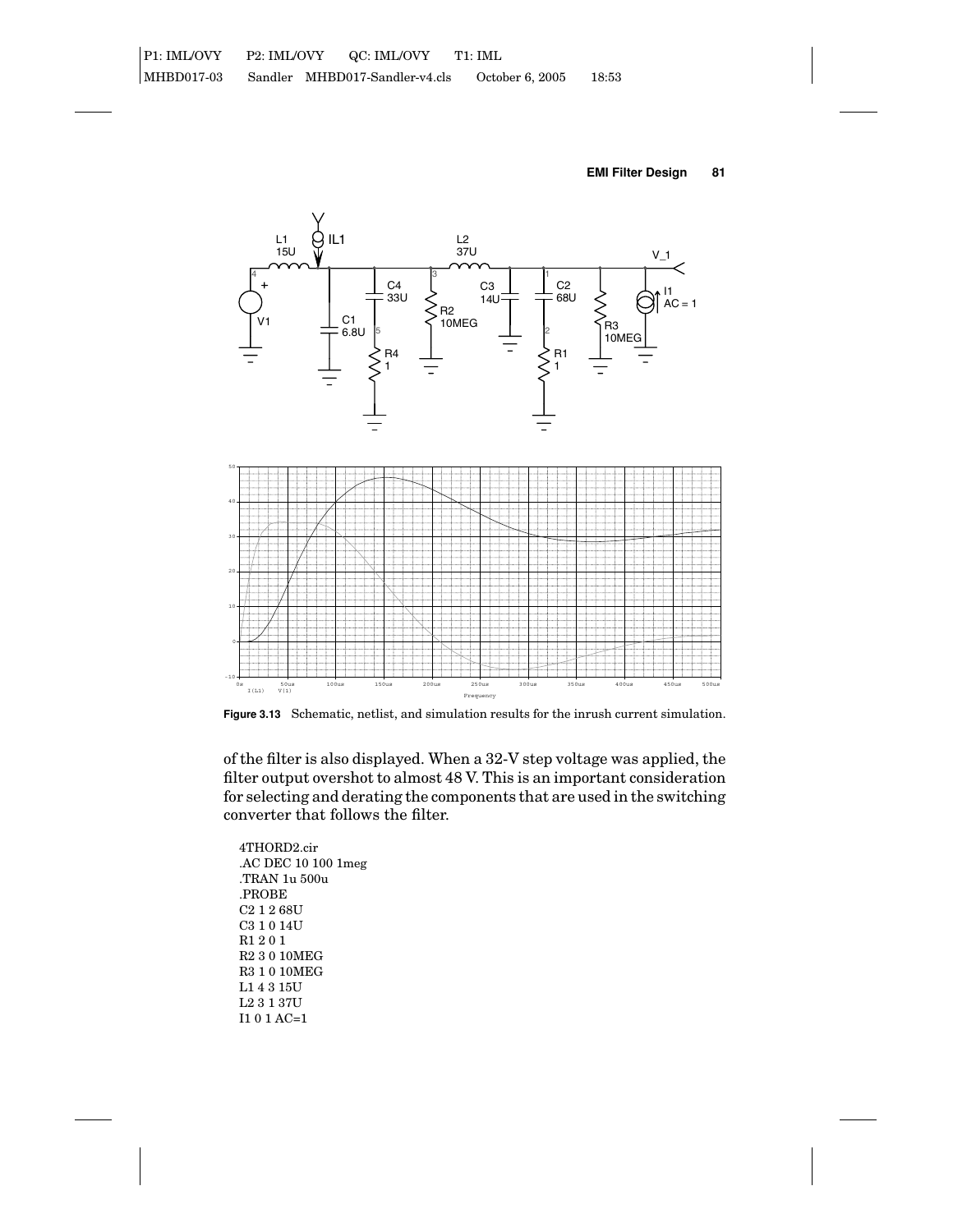V1 4 0 PULSE 0 32 C1 3 0 6.8U C4 3 5 33U R4501 .END

# **MPP Inductors**

The previous example utilized ideal inductors. In real applications, however, the inductors generally do not provide a constant inductance. Rather, they tend to saturate as current is passed through them. One of the more popular cores used in these applications is Magnetics<sup>®</sup> MPP style.

Using MPP cores for our EMI filter provides a more realistic model than the ideal inductor model. The following simulations use a Magnetics 55131 core with 29 turns for the  $15-\mu$ H inductor and a Magnetics 55121 core with 36 turns for the  $37-\mu$ H inductor (Fig. 3.14). DC resistances are 0.035  $\Omega$  and 0.025  $\Omega$ , respectively. Note the third terminal on the inductor symbol. The extra terminal is used to monitor the instantaneous inductance value.

```
4THINRS3.cir
.PROBE
.AC DEC 10 100 1meg
.TRAN .1u 500u 0 .5u
C2 2 3 68U
C3 2 0 14U
R1301
C4 1 7 33U
R2 1 0 10MEG
R3 2 0 10MEG
R4701
I1 0 2 AC=1 ; DC=-4.5 used for Figure 3.16
X1618 MP55131 Params: N=29 DCR=.035 IC=0
X2129 MP55121 Params: N=36 DCR=.035 IC=0
V1 4 0 PULSE 0 32
V246
C1 1 0 6.8U
.END
```
This simulation also calculates the attenuation and impedance of the filter without DC current using the AC analysis (Fig. 3.15).

If we add a DC current value of 4.5 A (100 W/22 V), we will see the data for the filter as it operates under full load conditions. The inductance of each MPP core can be monitored using markers as the simulation progresses. The schematic will provide the values at the steady state condition. If we view the inductance, we will see the value of inductance during the inrush current.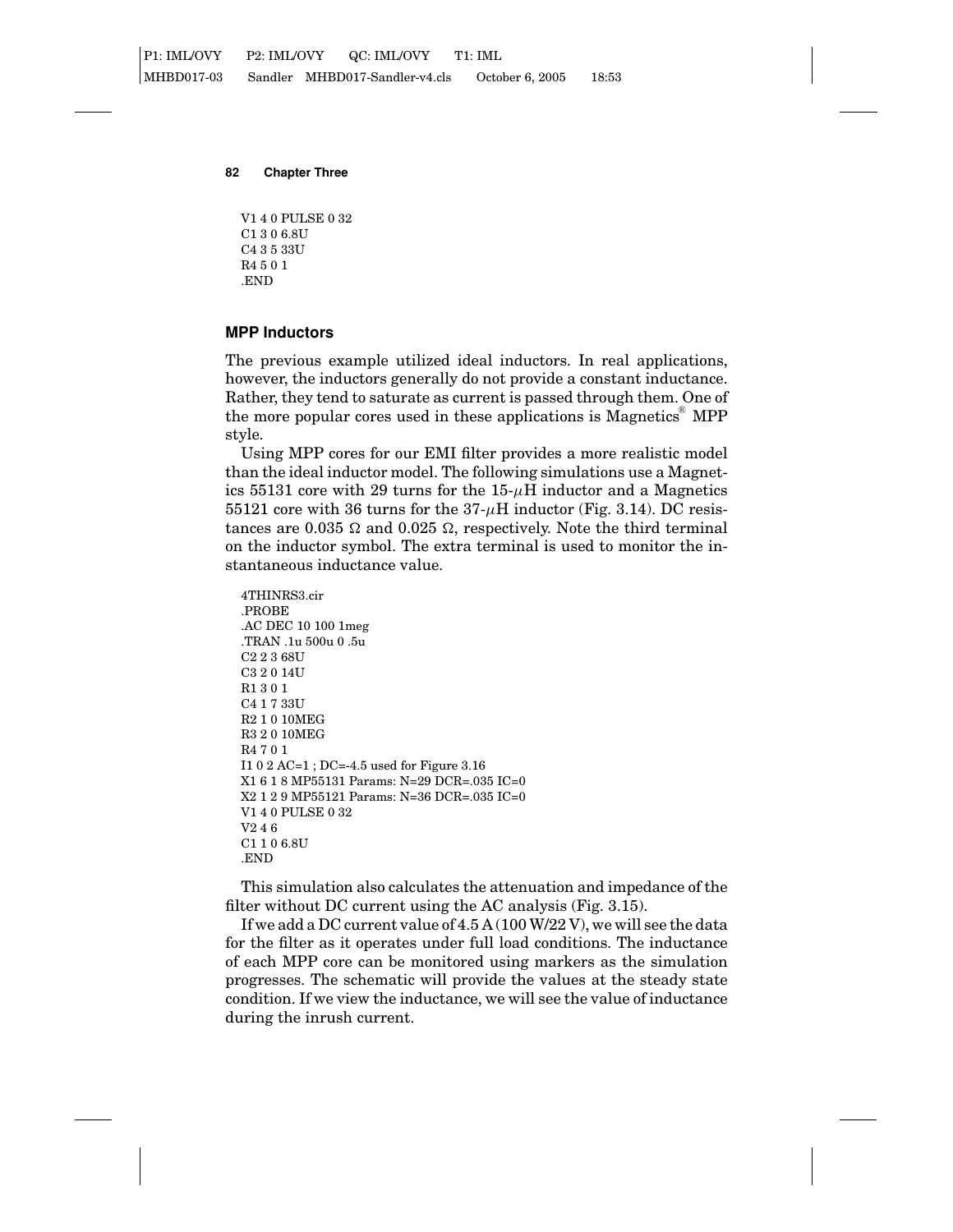



**Figure 3.14** A more realistic simulation using MPP cores for EMI filter design. The instantaneous inductance is shown for both MPP cores (top graph) and for the input current and output voltage.

The first simulation in Fig. 3.14 showed the results of the simulation without DC current. As you can see, the inrush current is considerably higher than the value we expected in the first simulation. This is due to the saturation of the inductors. The waveforms in Fig. 3.14 show the inductance during the inrush current.

The input inductor is almost completely saturated by the inrush current. The inductance value in the schematic is somewhat higher than the design value.

The second simulation in Figs. 3.16 and 3.17 shows the results of the simulation with a DC value of 4.5 A added to the current source I1.

The current is negative because of the direction of the current source. The inductor values are almost identical to the design values. The inrush current analysis has not been performed, because it is unrealistic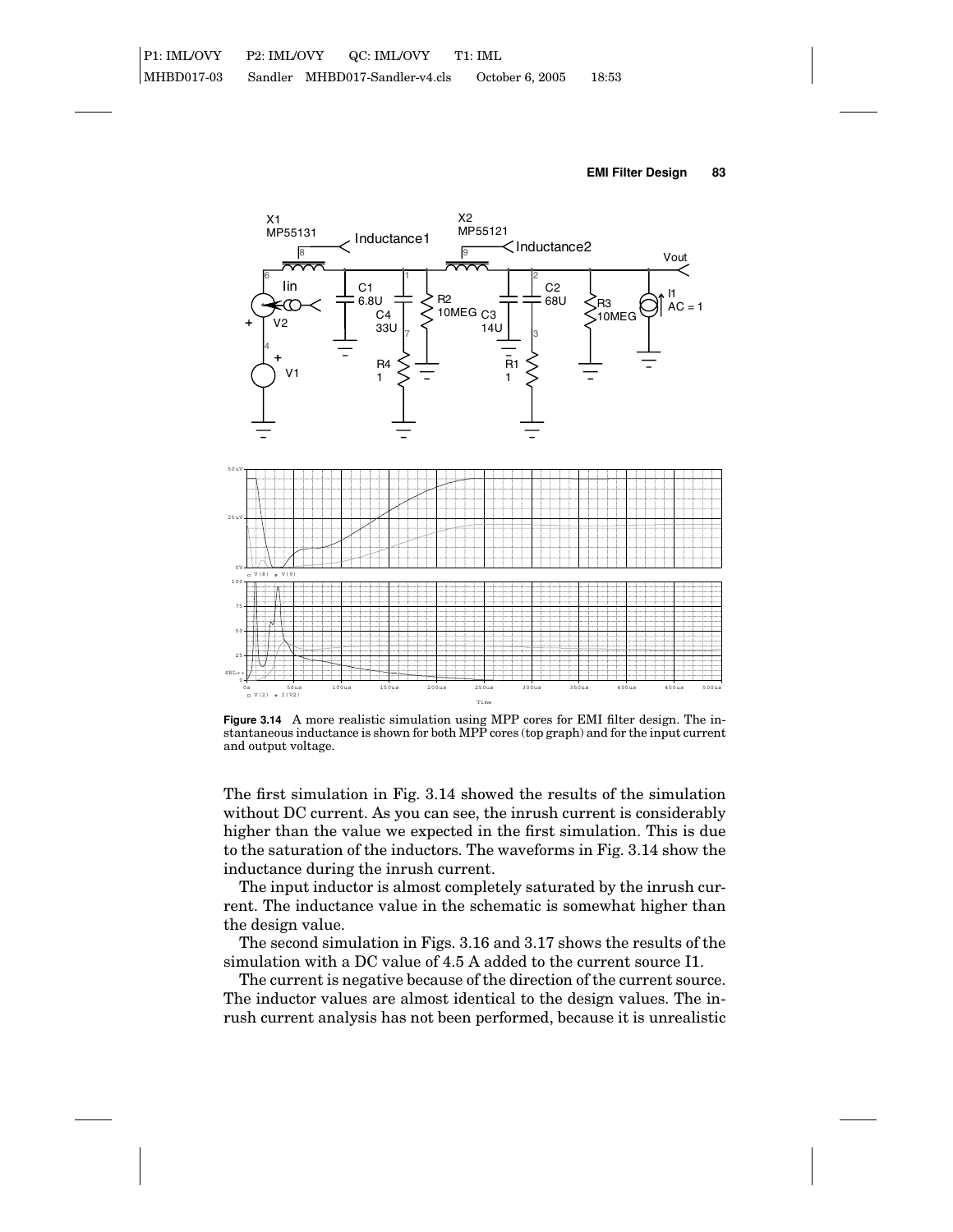**84 Chapter Three**



**Figure 3.15** Simulation result of the attenuation without a DC current.

to have the 4.5-A current flowing when the converter is turned on. The attenuation analysis was performed, and the results are shown in Fig. 3.17.

The attenuation has been degraded by approximately 4 dB as a result of the DC current; however, it is still sufficient to meet the 77-dB requirement.



**Figure 3.16** A realistic model using MPP cores with a 4.5-A steady state current.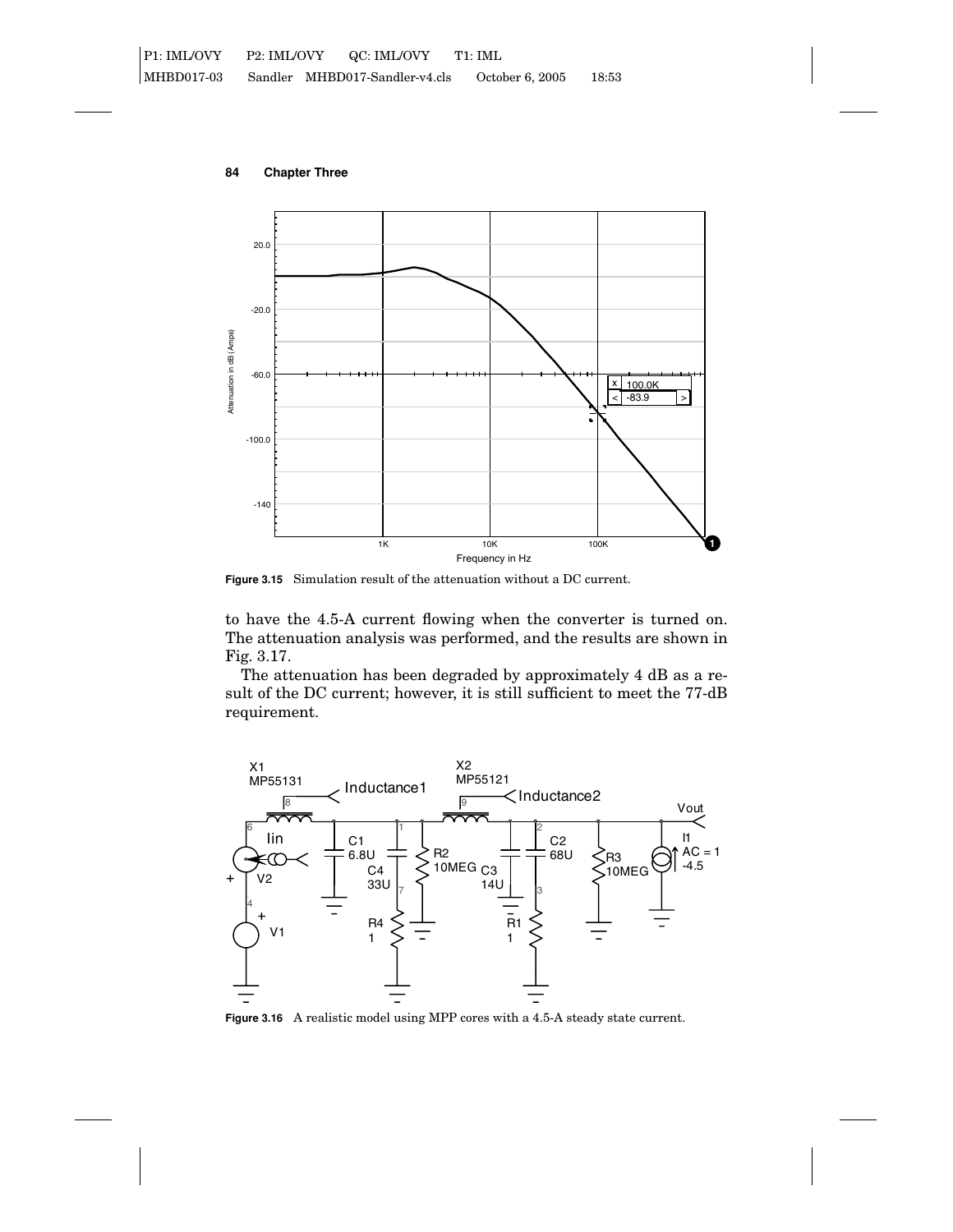



**Figure 3.17** Effect of the DC current on the attenuation analysis.

The inrush current simulation is one of the most difficult simulations to correlate with real hardware. This is generally due to the effects of the source impedance of the test setup. Keep in mind that the power supplies and cables have resistance and inductance. The SPICE model must account for these elements, or they must absolutely be minimized. With this in mind, it is certainly feasible to get good correlation with a little care.

The example circuit in Fig. 3.18 was constructed for the purpose of determining the accuracy of the model. The  $28.8\text{-}\mu\text{H}$  input inductor is constructed as 24 turns on a 58271 core, and the two  $25.1-\mu$ H inductors are constructed as 28 turns on two stacked 58291 cores. The results are shown in Figs. 3.19 and 3.20. The inductance of these two inductors is shown in Fig. 3.18. Note that the input inductor drops by more than 60% as a result of the inrush current.

emi inrush correlation.cir .PROBE .TRAN 10n 250u 0 50n C2 10 11 3U C3 9 2 1U R1 11 0 4.99 R2 2 0 4.99 C4 9 0 1U X1973 MP58291 Params: N=28 DCR=.13 IC=0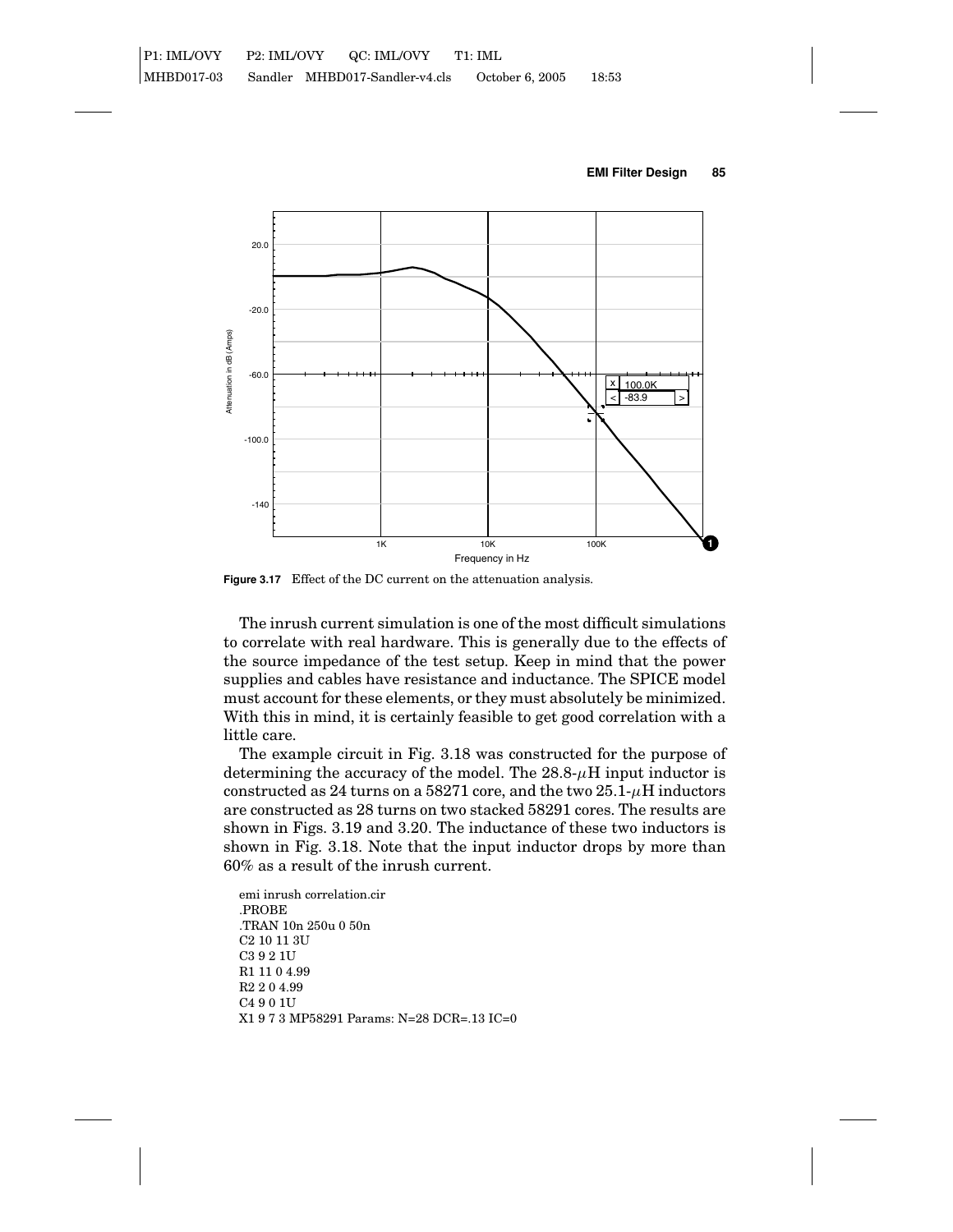```
X2 7 10 6 MP58291 Params: N=28 DCR=.13 IC=0
X3198 MP58271 Params: N=24 DCR=.1 IC=0
V1 4 1 DC=0
V2 4 0 PULSE 0 28 50u .1U .1U 100M 200M
C1 10 0 1U
.END
```
The correlation results are excellent despite the saturation of the input inductor.

# **Inrush Current Limiting**

Some circuits are sensitive to the level of inrush current. In order to limit this current, two basic possibilities exist: the input inductors can be oversized in order to prevent saturation, or an inrush limiting scheme can be used.



**Figure 3.18** EMI filter constructed for inrush correlation. Inductance of the cores is shown over time.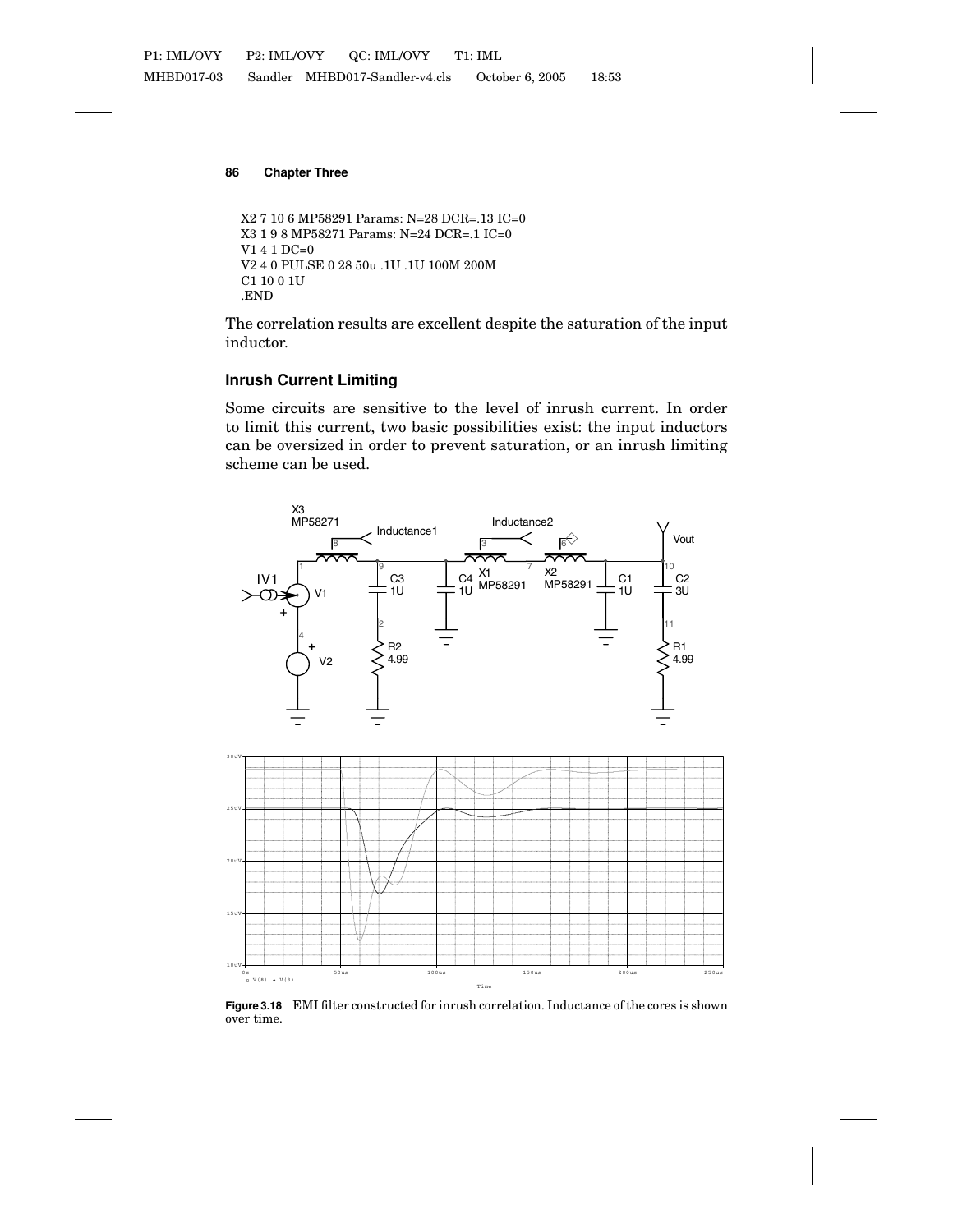



**Figure 3.19** Inrush measured result.

 $\bullet$  i(v1)



**Figure 3.20** Inrush simulated result.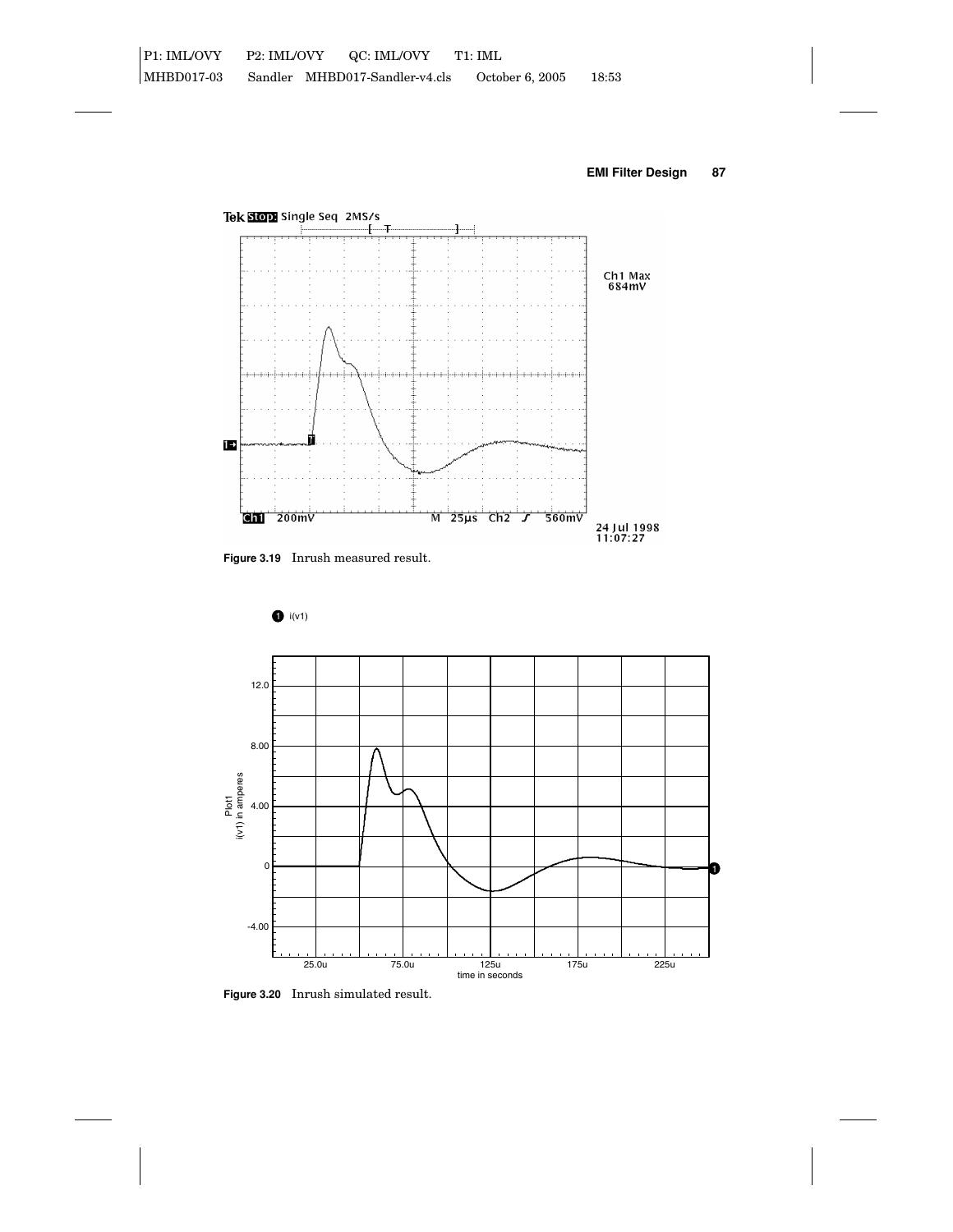

**Figure 3.21** A filter design using a MOSFET inrush current limiter scheme.

Many schemes have been used as effective inrush current limiters. Some of the more popular schemes are as follows:

 Add a relay or SCR across a current-limiting resistor. This allows the filter capacitors to charge through a limiting resistor and then shorts the resistor after the input capacitors are charged.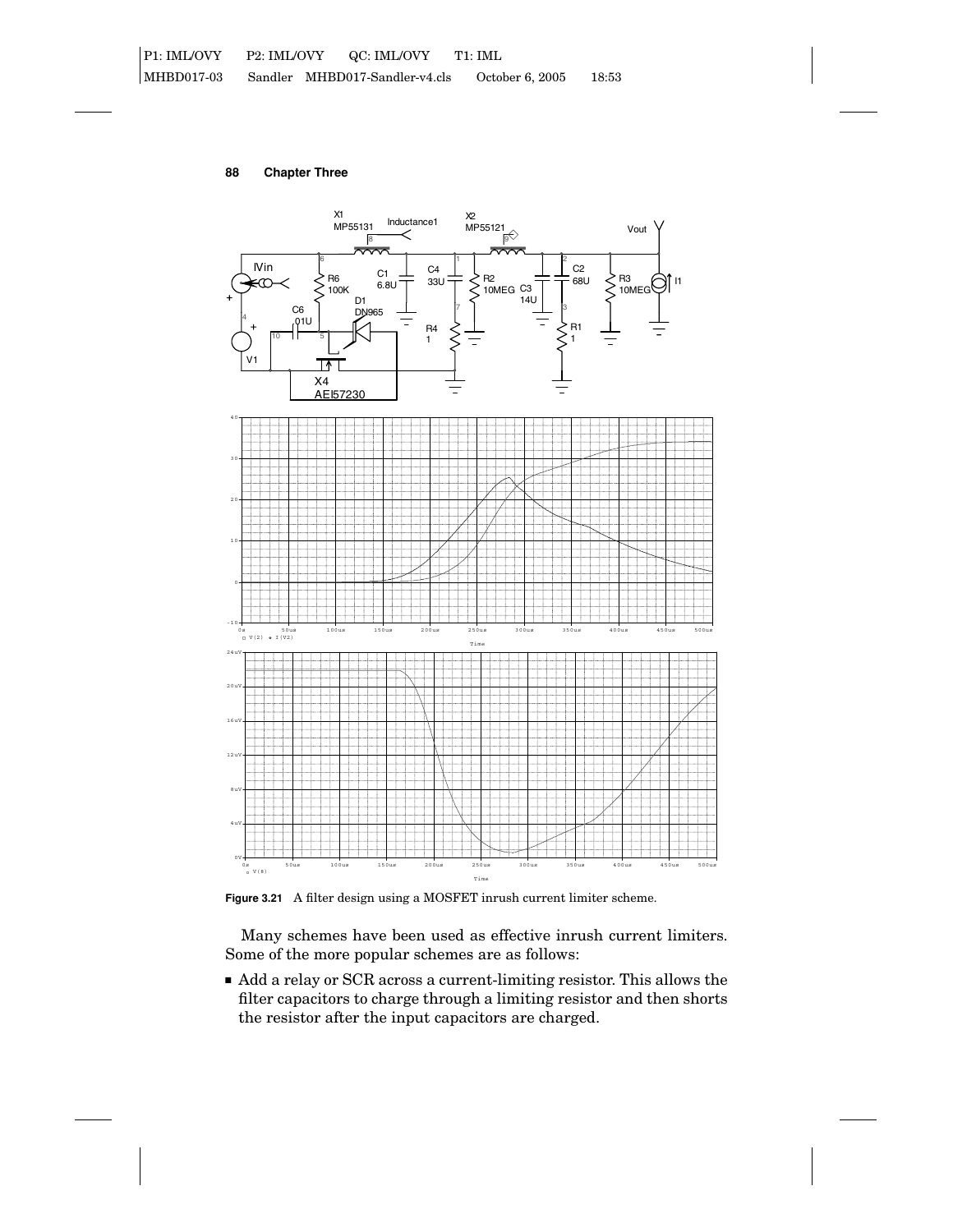- Solid-state devices such as MOSFETs can be used to limit the input filter's dv/dt in order to limit the current.
- Use resistors with a negative temperature coefficient. These devices are commercially available and provide a limiting resistance at turnon. Once they are loaded, the resistors heat up and drastically reduce in value.

As a final example, let us simulate an inrush current limiting scheme. The following schematic shows the addition of a MOSFET inrush limiter. The zener diode limits the gate voltage to 15 V, which is well below the 20-V rating. If the zener were not present, the gate voltage would charge to the input voltage and damage the MOSFET.

INRSHLMT.cir .PROBE .TRAN 1u 500u 0 .5u C2 2 3 68U C3 2 0 14U R1301 C4 1 7 33U R2 1 0 10MEG R3 2 0 10MEG C6 5 10 .01U R4701 R6 6 5 100K I1 0 2 AC=1 X1618 MP55131 {N=29 DCR=.035 IC=0} X2129 MP55121{N=36 DCR=.035 IC=0} V1 4 10 PULSE 0 32 V246 C1 1 0 6.8U .END

The waveforms show the inrush current with the addition of the MOS-FET limiter. Different values of R6 and C6 will produce different results; however, this is adequate in order to demonstrate the concept. The selected MOSFET has an  $R_{\text{ds}_m}$  that limits the power dissipation to an acceptable value.

Other implementations of inrush current limiting use negative temperature coefficient (NTC) thermistors designed specifically for this application. Resistor inrush limiters, which are bypassed using an SCR or a relay after the initial inrush, are also fairly common. In this case it is important to assure that the load on the filter is not applied until *after* the bypass device is enabled; otherwise, the input filter may not fully charge, resulting in a second inrush when the bypass device is enabled.